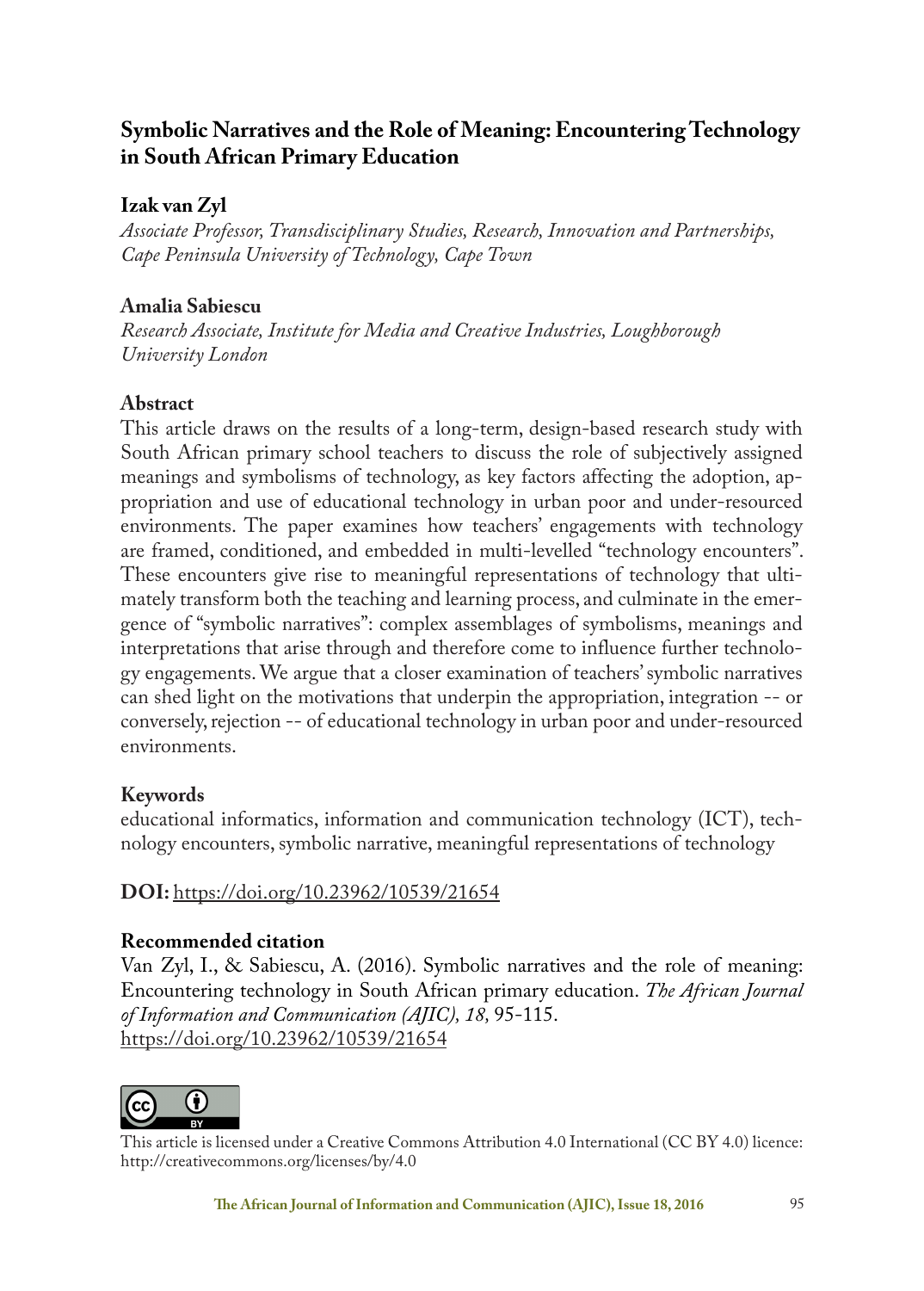### **1. Introduction: Exploring the meaning of technology in primary education**

The long-term, design-based research study with South African primary school teachers, which generated the data on which this article is based, commenced in 2008 with the aim of examining the conditions through which teachers in so-called "disadvantaged" primary schools applied information and communication technologies (ICTs) in practice. The research problem concerned the complex impacts of ICT for education in resource-restricted environments, from the perspective of teachers. The fieldwork experiences in South Africa led to the realisation that ICT is far from a tangible reality in many local schools, especially in terms of the availability of resources and infrastructure; access to information and educational opportunities; and a holistic understanding of the enabling values of technology. However, considering the recognition that ICTs can transform education and the increasing need for ICT-enhanced teacher development (Enigda, 2011; UNESCO, 2011), the drive towards technology in South African primary education has continued. The focus on educators in disadvantaged communities is of academic interest, because of the promise that ICT holds for such environments (Bladergroen et al., 2012). But it is precisely in those environments where stakeholders have the most difficulty in assimilating technologies. In going beyond the "promised" utility that ICTs pose, an exploration of meaningful engagement is where advances are needed in the field.

The research was conducted on the Khanya Project, though not formally affiliated to the project or its members. Khanya was conceived in 2001 by the Western Cape provincial government as a technology access initiative, whose goal was to distribute computer facilities to all primary schools in the Western Cape by the end of 2011. Experiences from the study reported here revealed many opportunities and challenges in terms of the technology-for-education model propagated by Khanya. The findings reveal that the underlying causes for the accomplishments and failures of the Khanya model are best articulated by adopting a perspective that goes beyond an instrumentalist and pragmatic approach to the investigation of technology usage. In the study, we focused on teachers as socio-symbolic beings, and examined how their engagements with technology are framed, conditioned, and embedded in multi-levelled "technology encounters". These encounters represent teachers' daily engagements with digital media as everyday practices. Yet, such encounters also give rise to meaningful representations of technology that influence, in direct ways, further engagements with technology in the classroom and ultimately shape both the teaching and learning process. Our analysis indicates that these encounters are not only of practical value, but are also embedded in broader assemblages of history, symbolism, and culture.

In the next section, we contextualise the introduction and adoption of ICT for education in South African primary schools. Thereafter, we discuss some of the pertinent literature relating to social meaning(s) of technology. This presents a conceptual-theoretical lens through which we can interpret our participants' engagements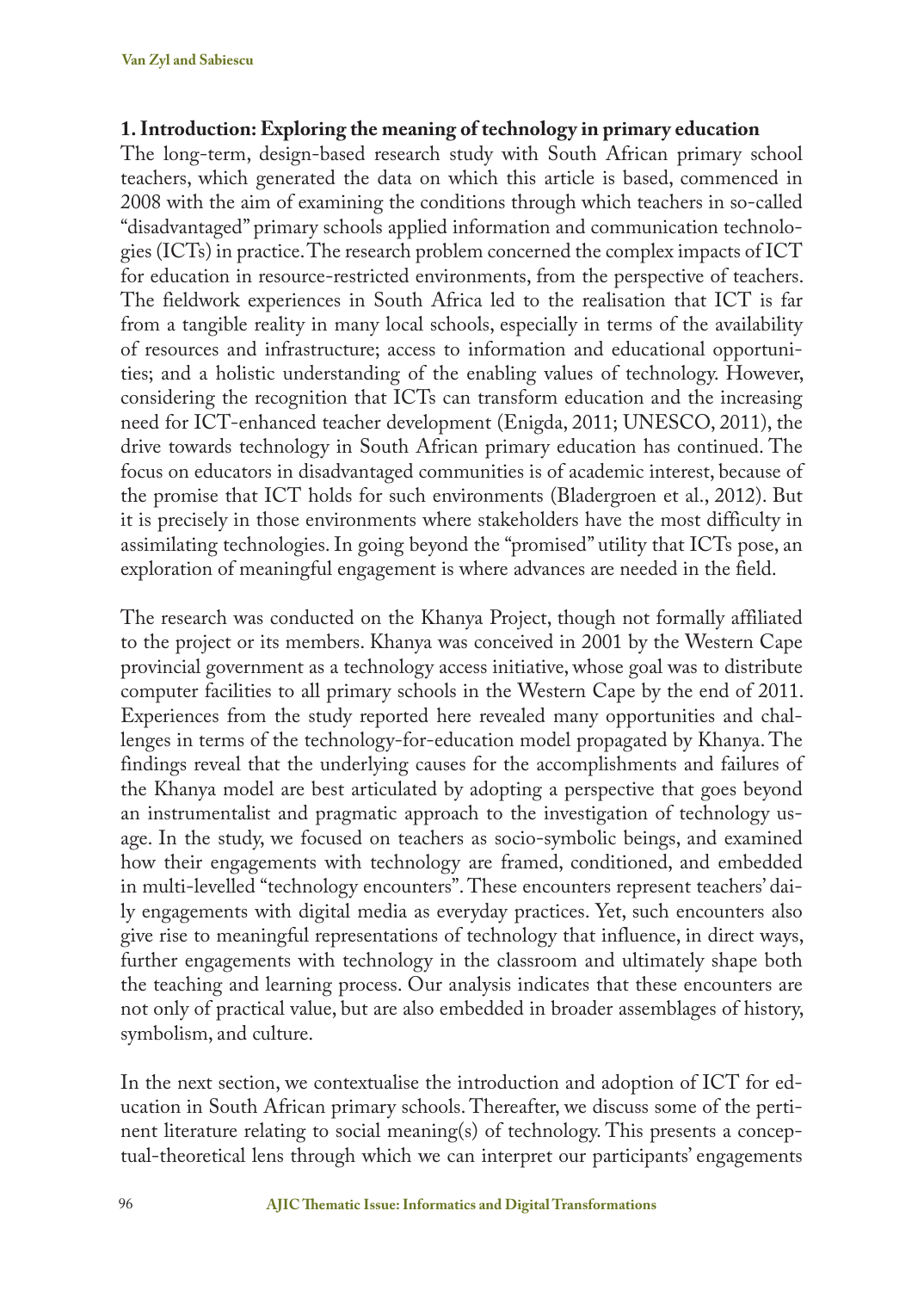with technology for teaching and learning. Next, we present a background to the research project and outline its methodological approach. Finally, we explore the ways in which teachers meaningfully encounter technology in urban poor South African primary schools. From this analysis, we show how "meaning" is assembled and layered through (direct and indirect) encounters with technology at different levels. We argue for the importance of closely and critically scrutinising these encounters when seeking to understand the integration of technology for teaching and learning. Ultimately, we propose that these encounters are interpreted subjectively from the viewpoint of individual teachers, and culminate in the emergence of symbolic narratives: complex assemblages of symbolisms, meanings, understandings and interpretations that arise through and therefore come to influence further technology engagements. We argue that a closer examination of teachers' symbolic narratives can shed light on the reasons underpinning the processes of appropriation, integration -- or, alternatively, rejection -- of ICT in urban poor and under-resourced environments.

### **2. ICT for education in South African primary schools**

Information and communication technology is a broad and sometimes fuzzy term. For the purposes of this study, we regard ICT generally as the electronic means of communicating information. This includes digital devices and services that facilitate the creation and rapid transfer of information. In the study, ICT was mainly encountered in the form of basic computer laboratories, consisting of desktop computers, a local area connection and digital projectors. We recognise that the analysis could therefore be confined to this narrow definition. However, as we will discuss in the following section, ICT is multidimensional and goes beyond mere physical or material means. It extends to matters of access, status, meaning, privilege, social movements, social relations and human development in the context of the global information society (Castells, 2015).

Since the introduction of computer facilities in South African schools, several complex factors seem to be influencing the capabilities of teachers and learners in adopting ICT. Studies of computer use in under-resourced schools have indicated that ICT adoption and skill levels can vary significantly (Gudmundsdottir, 2010). Teacher competence was identified as a highly impactful factor and was found to affect the abilities of learners to use technology effectively (Fanni, Tardini, Rega, Cantoni, & Van Zyl, 2010). Fieldwork research by Gudmundsdottir (2010) indicated that a great number of teachers struggled with the integration of ICT in the primary school classroom. This was especially true in schools where computer and Internet access were limited. Furthermore, many educators were not adequately prepared to deliver technology-supported lesson plans. They often had diminished interactions with their learners as a result.

In the case of the government-backed Khanya programme, teacher training was often felt to be inadequate or non-existent, thus limiting opportunities for competency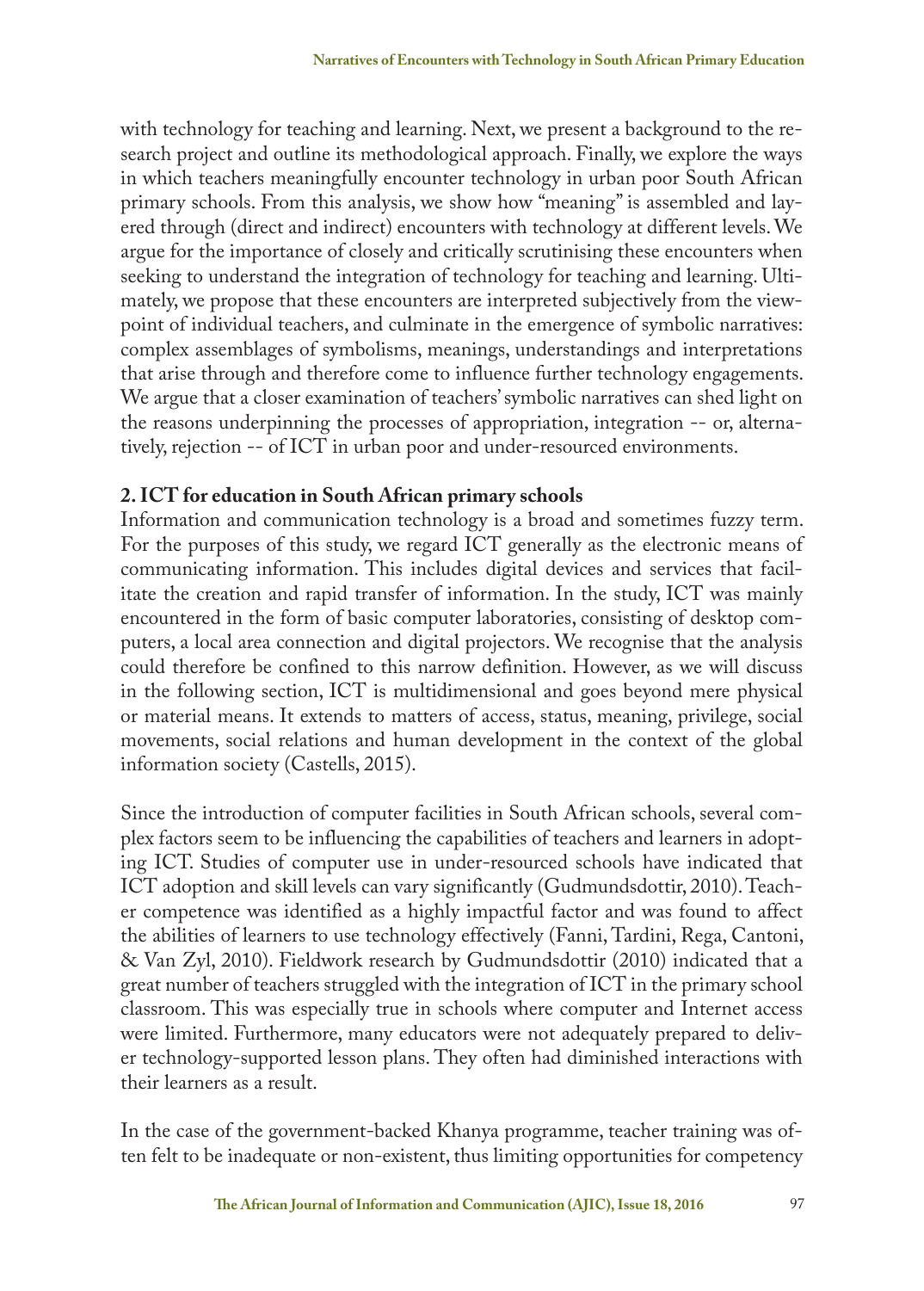development (Bladergroen et al., 2012). Though Khanya's training programme included the use of educational software in the classroom, there was evidence of mismanagement and ineffective delivery. Globally, proponents of educational informatics strongly emphasise the importance of teacher training for the use of educational technology (Du Toit, 2015). In terms of the broader South African education sector, teacher development in ICT is recognised as an increasingly important skills requirement (DBE & DHET, 2011; Vandeyar, 2015). Several teacher-training campuses across the country have since incorporated ICT literacy components in pre- and in-service training curricula.

In the general pre-service training environment, there has been an over-emphasis on computer literacy and an under-emphasis on teaching with technology (Bladergroen et al., 2014). Past research (Chigona, Bladergroen, Cox, Dumas, & Van Zyl 2011) suggests that the skewed emphasis on technical skills development is only part of a broader problem. The adoption of ICT can be attributed to a combination of ICT skill levels, including content management proficiency and an understanding of pedagogy. Furthermore, the uptake of ICT in schools is also hampered by ineffective management policies. These often constrain the initial enthusiasm associated with computer use for pedagogical purposes. For example, teachers are not incentivised or encouraged to make frequent use of technological facilities (Bladergroen et al., 2012). Computer lab timetables are not properly administered, with computer rooms often being locked and inaccessible (Van Zyl, 2013). These factors are further inflated by the misappropriation of ICT infrastructure and the lack of general resources earmarked for ICT expansion.

Teacher and learner attitudes play an important role in the adoption and integration of digital technologies in primary schools (Cantrell & Visser, 2011). Attitude is a precursor to both behavioural intent and eventual behaviour (Van Zyl, 2013). Therefore, a positive disposition towards computer use is a prerequisite to acquiring higher levels of computer literacy and successful pedagogical adoption (Van Zyl, 2013). In addition to those already mentioned, several inhibiting attitudinal factors constrain positive ICT use. These include a lack of job satisfaction, lack of computer expertise and general computer anxiety. The anxiety relates to an innate suspicion of innovation and change, often hindering technological adoption (Cantrell & Visser, 2011).

Moreover, the learner is an important social component in the adoption of technology. The low skills levels of learners often challenge the introduction and integration of ICT in primary schools. This weakness is further undermined by poorly maintained facilities in resource-limited settings, hindering learner access to computer rooms. At the same time that lower skill levels are an expected part of the classroom environment, learners in resource-poor communities tend not to have computer access at home. They are thus deterred from practicing key concepts obtained in class (Bladergroen et al., 2012). Consequently, educators expend considerable time in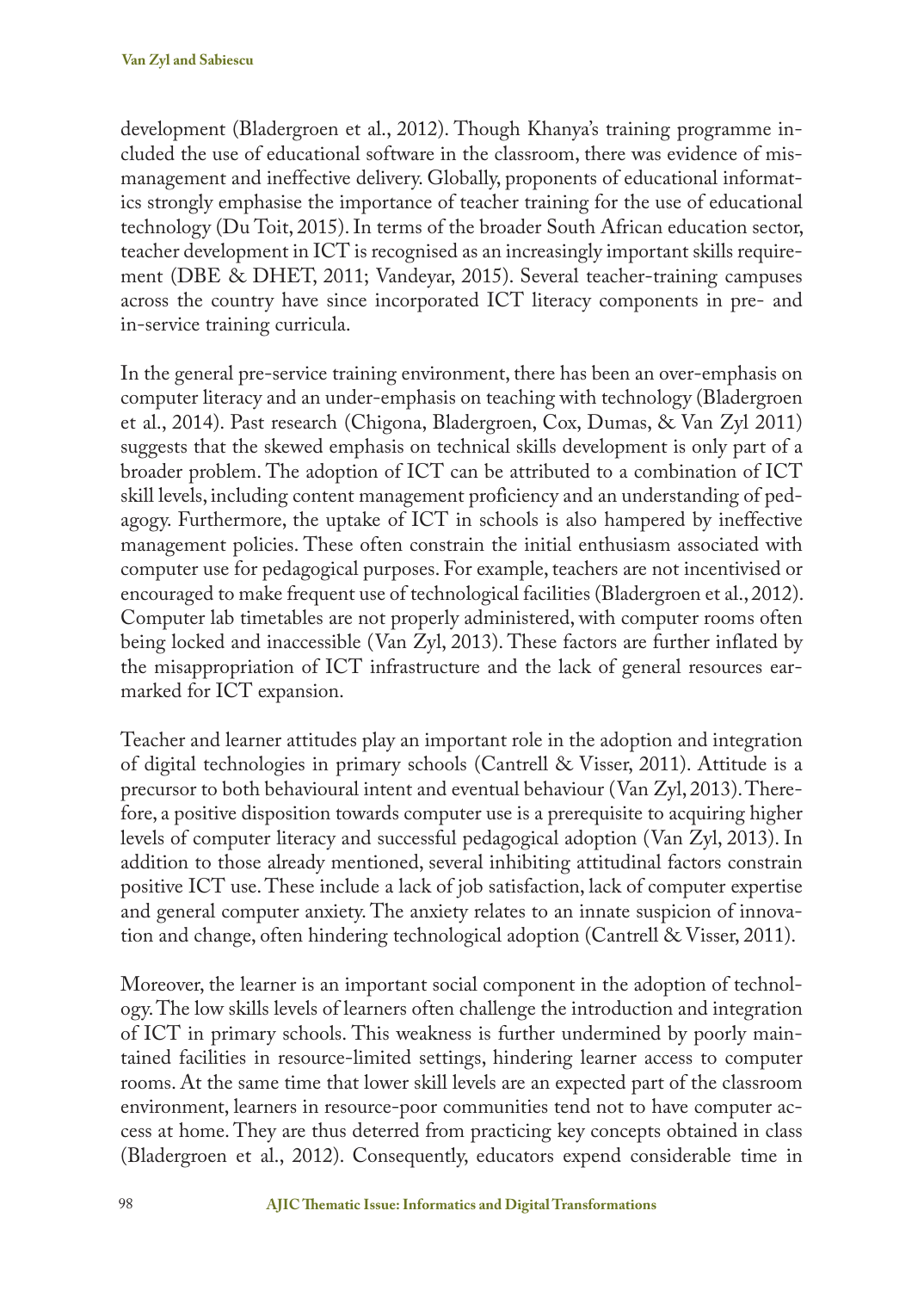helping learners use the technology, instead of teaching the subject content. In these circumstances, teachers would rather avoid the technology entirely.

Overall, the literature describes a challenging and complex environment for the deployment of digital technologies in South African schools, where effective integration and adoption requires active participation at several levels, including government and policymakers, donors, civil society, school management, educators, and learners. Yet, within and across these levels, differing and even counterproductive attitudes toward technology emerge. These attitudes may instill or deter ICT acceptance and eventual adoption. It becomes important, then, to learn about the many perceptions of, and meaningful engagements with, technology in teaching and learning. Infrastructural and policy challenges aside, the many social meanings and representations that are attached to ICTs can significantly influence the adoption process. A study of social meanings attached to ICTs appears to be critical, therefore, in finding a more comprehensive means to solving the challenge of technological integration in schools (Chigona et al., 2011).

### **3. Social meaning of technology**

This article adopts a social constructionist and sociocultural approach to the study of technology. Drawing jointly on social constructionism and sociocultural theory, this approach seeks to shed light on the importance of meaning attribution and symbolic interpretation in the analysis of technology adoption and appropriation in scholarly environments. Social constructionism highlights that technology, just like any human-made artefact, is a social construct (Pinch & Bijker, 2012). Technology is socially shaped during its development, driven by problem-posing, and reflects the needs and interests of creators and the meanings contained in their sociocultural contexts. Furthermore, the usage of technology is subject to interpretation and negotiation on the part of users and is adapted to a context of implementation (Weick, 1990). Proponents of actor-network theory (Callon, 2012; Latour, 1992) argue that the meanings, norms and values invested in technology design are reinforced by being embedded in compelling ways in technical design features.

Sociocultural theory adds further nuances to the perspective opened by social constructionism, through its close attention to the nexus of technology, human action and the cultural and historical context that embeds the action (Wertsch, 1998, p. 24). Its core principle is that human action is mediated using tools that have been created in a sociocultural system and transmitted to future generations that modify and pass them on (Rogoff, 2003, p. 51). The study of technology is therefore focused on its instrumentality, or its capacity to mediate action. Sociocultural instrumentality is distinguished by two important attributes. Firstly, the instrumental quality dwells on sociocultural and historical factors. The capacity of a tool to mediate certain kinds of activities reflects axiological systems and complex codes of meaning attribution prevalent in a sociocultural system and evolving in time. Secondly,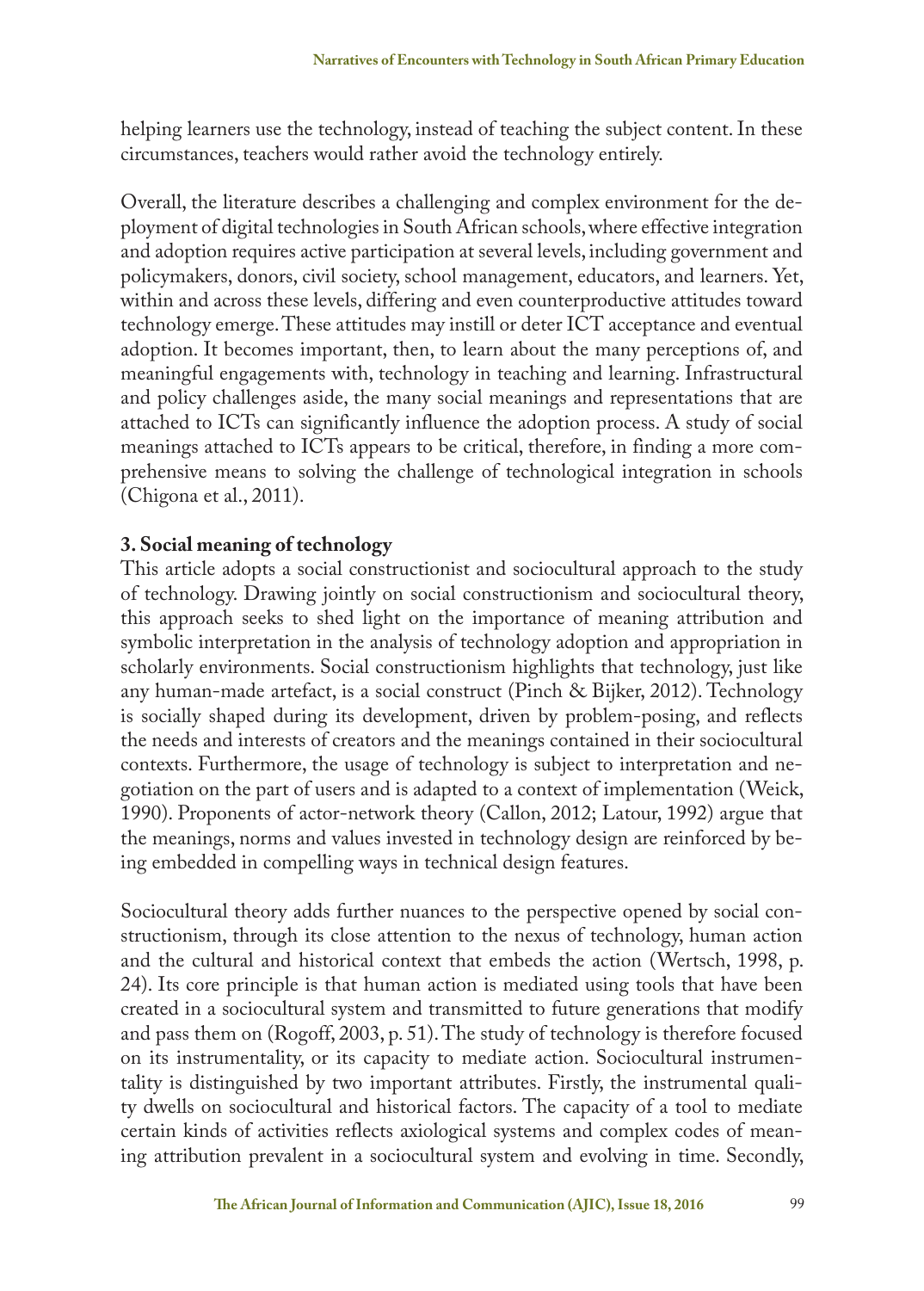the study of instrumentality sees the agent, the tool and the action as composing a whole. Mediated action, the core unit of analysis in sociocultural theory, refers to the "agent-acting-with-mediational-means", an expression that suggests there is an almost inseparability between the agent and the tools that mediate action (Wertsch, 1998, pp. 26-27).

Drawing jointly from social constructionism and sociocultural theory, a few aspects pertaining to the social embeddedness of technology can be highlighted. With respect to their definition, ICTs are not only technical tools; they include artefacts, but also the associated practices that they enable and the social arrangements that facilitate their production, distribution and usage (Lievrouw & Livingstone, 2006, pp. 2-3). Technologies are concretisations of social relations instantiated in specific cultural contexts, so that their impacts cannot be anticipated when the same tools are used in different settings (Suchman, 2007). However, the social dimension in both technology design and usage is often invisible. Social practices and social norms become established and unquestioned, so that their social shaping is obscured (Latour, 1992; Lievrouw & Livingstone, 2006).

It is by adopting a social embeddedness perspective that some of the tensions associated with the introduction of educational technology in the Global South can be examined. Technology designed and developed in a specific sociocultural system enters contexts of use that are new and different, where its appropriation is socially shaped on different grounds. When technology is integrated in a new scholarly environment, both teachers and learners re-imagine technology and its uses from a standpoint firmly rooted in their own sociocultural contexts. The functional and the socio-symbolic attributes of technology can clash and spur tensions in this process. Moreover, meanings of technology are intricately connected with teaching and learning attitudes and are important in determining technology use and integration by both teachers and learners. As Van Zyl (2013) and Sabiescu et al. (2013) show, the meanings attributed to technology by pre-service teachers in South Africa are context-bound and display attributes generated by the experience of living in a resource-limited context. In this article, we go one step further and discuss how meanings attributed to technology are formed and how they are articulated in close relation with technology encounters.

# **4. Background to the project: Participants and methodology**

The multilateral study, reported in this article, officially commenced in late 2008 and involved two Western Cape universities, the Western Cape Education Department and a university in Switzerland. The research was originally designed as a quasi-experimental (mixed method) study to determine the impact of digital technology on teaching and learning in resource-restricted (urban poor) primary schools. As a mixed methods study, the research made use of controlled experiments, questionnaires, as well as in-depth qualitative approaches, namely ethnographic fieldwork.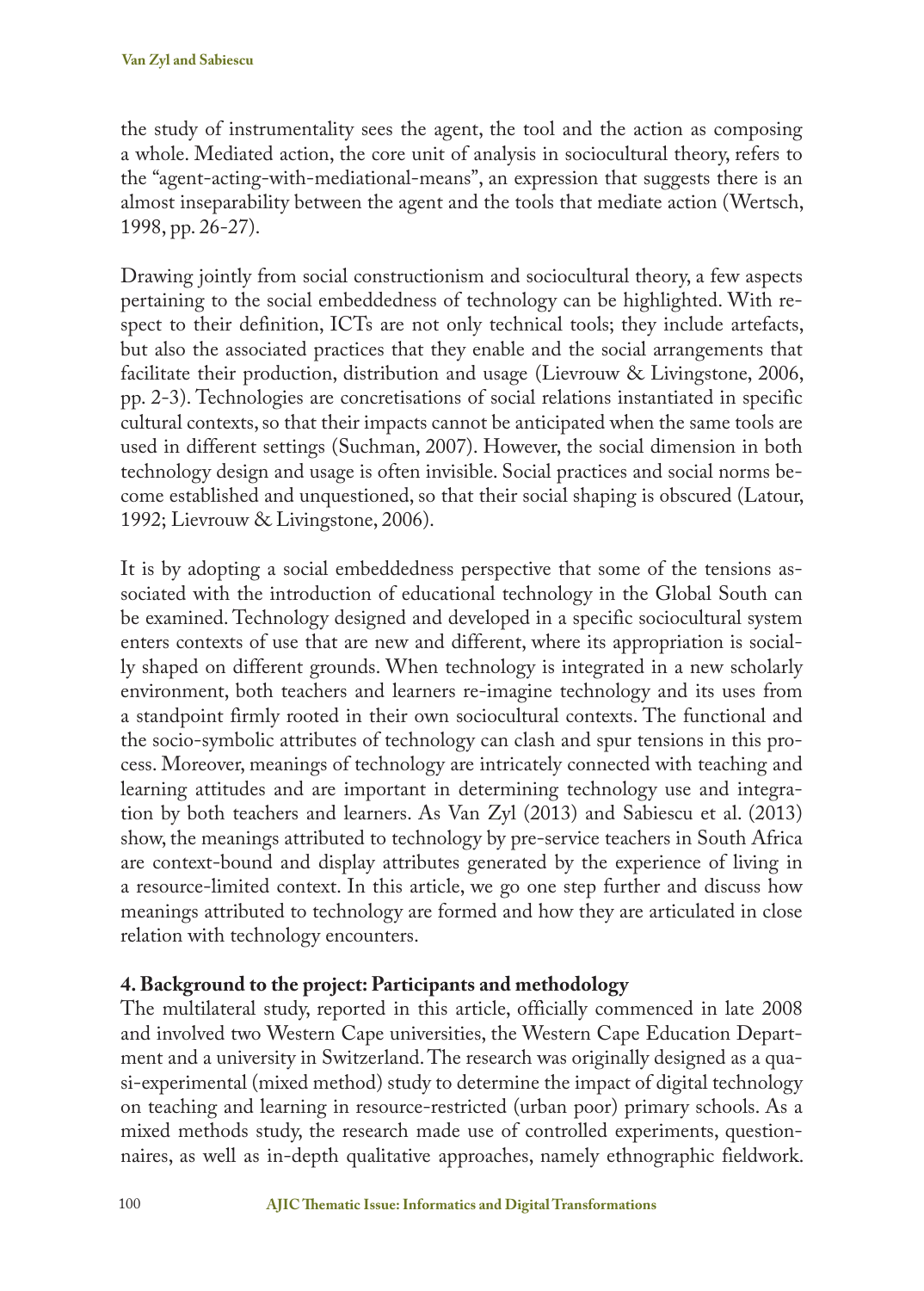For reference, we give some background to the context and participants in the overall study. However, we primarily discuss the ethnographic component and some of the primary insights generated by it.

Between the years 2010 and 2013, 120 participants from six primary schools in the Metro Central Education District of Cape Town were engaged as part of the study. Participants were comprised mainly of teachers, principals and managerial staff of the schools' computer laboratories. Schools were originally grouped in two categories, to allow for a quasi-experiment (Fanni et al., 2010). However, concerning the ethnographic component, all six schools were involved at the same time.

The six participating schools were generally under-resourced and under-equipped. At the time of the fieldwork, all schools were understaffed, with little access to technology resources. Learner: PC ratios were relatively high (between 16:1 and 20:1), a criterion for participation in the Khanya programme. On the surface, then, the six schools were comparable. However, this veils the true heterogeneity across the schools. The population of Cape Town is deeply polarised along race, class, and language divisions. Communities present diverse histories, experiences and sociocultural norms and values. In this way, schools are at once heterogeneous and embedded in larger political and educational structures.

In this article, we report on those ethnographic activities that manifested as in-depth discussions, participant observations, and critical reflections with participants at the six schools. These have long been the principal methods in anthropological research (Bernard, 1998). In addition, participants were regularly engaged through weekly computer literacy workshops, in which the ethnographers acted as facilitators and mentors. In this way, the research became action-oriented, wherein the researchers had some influence on participants' daily environments and work life.

The ethnographic inquiry was generally informal in nature, and was responsive to the time constraints and agendas of the participants. In this sense, the research approach was dictated by the empirical field. Semi-formal interviewing (110 interviews, following a general interview protocol) was complemented by informal discussions that were open, flexible and iterative. The researchers also focused on the contexts of discussion, that is those cultural, interpersonal and political dynamics that appeared to govern the social interaction. In this sense, the ethnographic process was strongly informed through the practice of self-reflection (Scholte, 1972).

## **5. Towards an understanding of meaningful representations of digital technology**

In what follows, we document some of the leading insights gathered during our ethnographic journey. Specifically, we unpack the "realm" of the primary school teacher in a critical and contextual manner. This will be done in respect of the various social interactions and technology encounters that take place in teachers' daily lives. This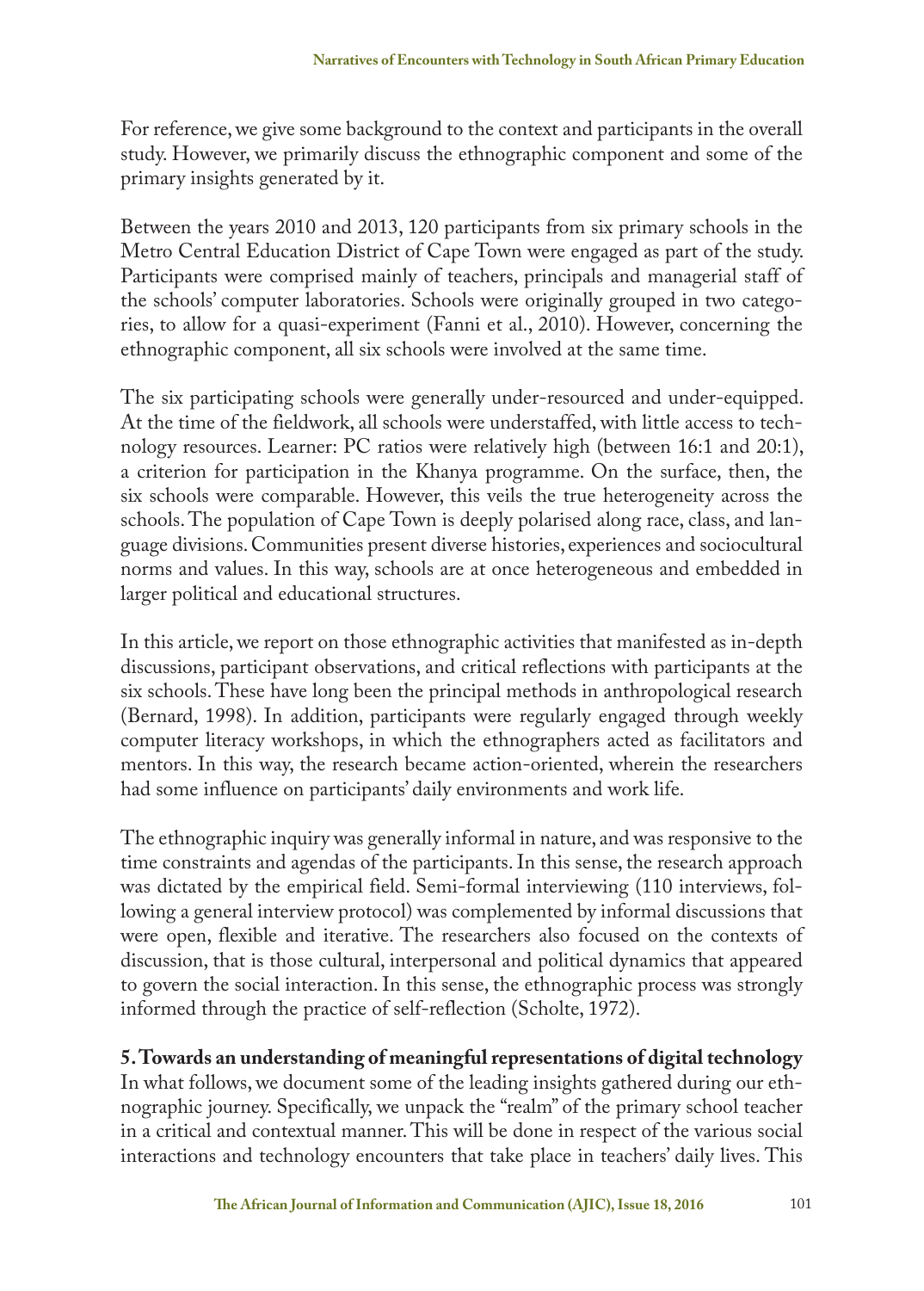discussion forms the starting point of a broader symbolic narrative. In describing this narrative, we intend to depict teachers as socio-symbolic beings who encounter digital technology in diverse, meaningful and contrasting ways. Such encounters are complex and multifaceted, and form part of deep symbolic assemblages of meaning, culture, history and technology.

### *The social function of the teacher*

Teachers are not reducible to instructors, proverbially bound to classrooms and chalkboards. Rather, their duties range from being facilitators of knowledge, to being social workers and counsellors. This multifaceted role is particularly important in volatile contexts where students have experienced poverty, abuse and trauma. When queried on his daily activities, one senior teacher listed his primary functions:

Educate; Inform students about the technicalities of growing up; Upskilling the students to help them to be productive; Social work counselling [for] both parents and students; Moulding the students and help them see opportunities; Help them deal with the results of the social circumstances and [the] political climate, and [help them] rise above all that.

The complexity of the teacher's role quickly becomes apparent. The same respondent spoke of his responsibility to learners:

At Grade R, they come in as "clean slates" that have different languages, cultures, beliefs and have only been exposed to their families. So we then help them not [to] operate from ignorance and fear about each other, and help them transition to accommodating each other.

Such responses convey the miscellany of social actions in the primary school environment. Teachers fulfil the role of secondary parents and guide students in dealing with their surroundings. They harness and mould those crucial skills learners will require in becoming productive members of society. In environments marred by poverty, marginalisation and inequality, educators also act as counsellors, helping students transition from positions of "ignorance and fear" to positions of accommodating diversity. Such roles seem to represent some of the main educational functions of teachers, as voiced by the respondents:

I try by all means to give whatever I've got to put it through to the learners as much as I can. Most of the students have been traumatised. I majored in Psychology and Linguistics, so I am comfortable counselling students. I also talk to them because I want to see them achieve their goals.

Teachers regard their roles as being holistic. They are not only central to the pedagogical process, but also to the socialisation of young persons. They are required, in this way, to possess skills and capabilities that far exceed conventional teacher train-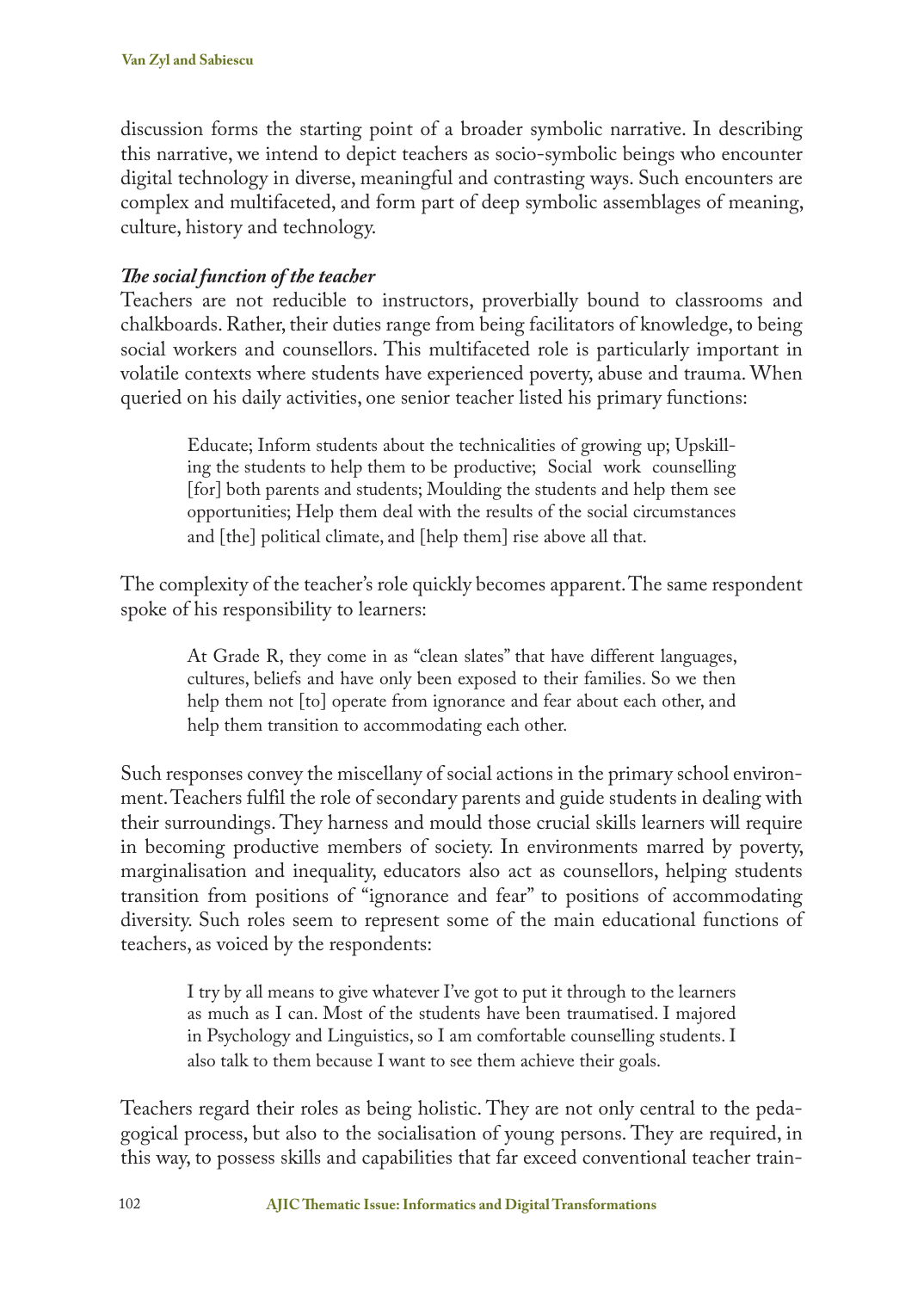ing. Such types of social relations seem to dominate much of teacher group life. It is then important to acknowledge that the introduction and use of technology would always be contained within the idiosyncrasies of everyday teacher relations. Considering this, the research opened up to a new analytical perspective with respect to ICT integration in schools, asking the following: How can ICTs, as artefacts initially alien to teachers, be integrated so that they are not merely instructional devices in a simplistic teaching-as-information-delivery paradigm, but that they enable teachers to both express their multifaceted roles and enact meaningful teaching-learning interactions?

#### *Encountering digital technology in meaningful ways*

During the ethnographic study, we observed how teachers approached, appropriated and negotiated their understandings of ICT. In concrete terms, we refer to this as "technology encounters". Importantly, the encounter cannot be defined in its lay sense alone, which refers to a casual interaction or meeting. Rather, we argue that the encounter is an interpretive and symbolic act. The encounter is not independent or isolated, but entwined in a complex web of interactions. The encounter generally takes place spontaneously and intuitively, and includes interactions with both material and intangible objects (Michalski, 2013). We do not separate ourselves as ethnographers from those encounters exhibited by teachers. Rather, we recognise our own role in shaping some of the technology encounters in the primary schools partaking in our study.

In the following passages, we present technology encounters in terms of how they take place across three intersecting levels. First, we describe macro- and meso-level encounters. These are perhaps intangible at a personal level, but represent the higher order understandings of, and experiences with, technology. These aspects shape the micro-level encounter and inform the local technology experience. After describing some micro encounters, we contextualise the spectrum of encounters within a holistic symbolic narrative.

#### *Macro- and meso-level encounters*

Encounters at macro and meso levels are mostly discernible as formal, high-level movements, discussions and policies. At a macro level, referring to worldwide movements and discourses, we identify three critical components: (1) an emerging global state of hyper-connectivity, which propels the development of infrastructure and new techno-capabilities; (2) the purported transformative capacities of digital technology, offering improved functionality and efficiency, among many others; and (3) the many perils of hyper-connectivity that instil the "expectation to change" and can breed anxiety, fear and resistance (Thierer, 2013). Jointly, these aspects are visible at a macro level, but have real implications for meso- (national, regional) and micro- (local, personal) levels.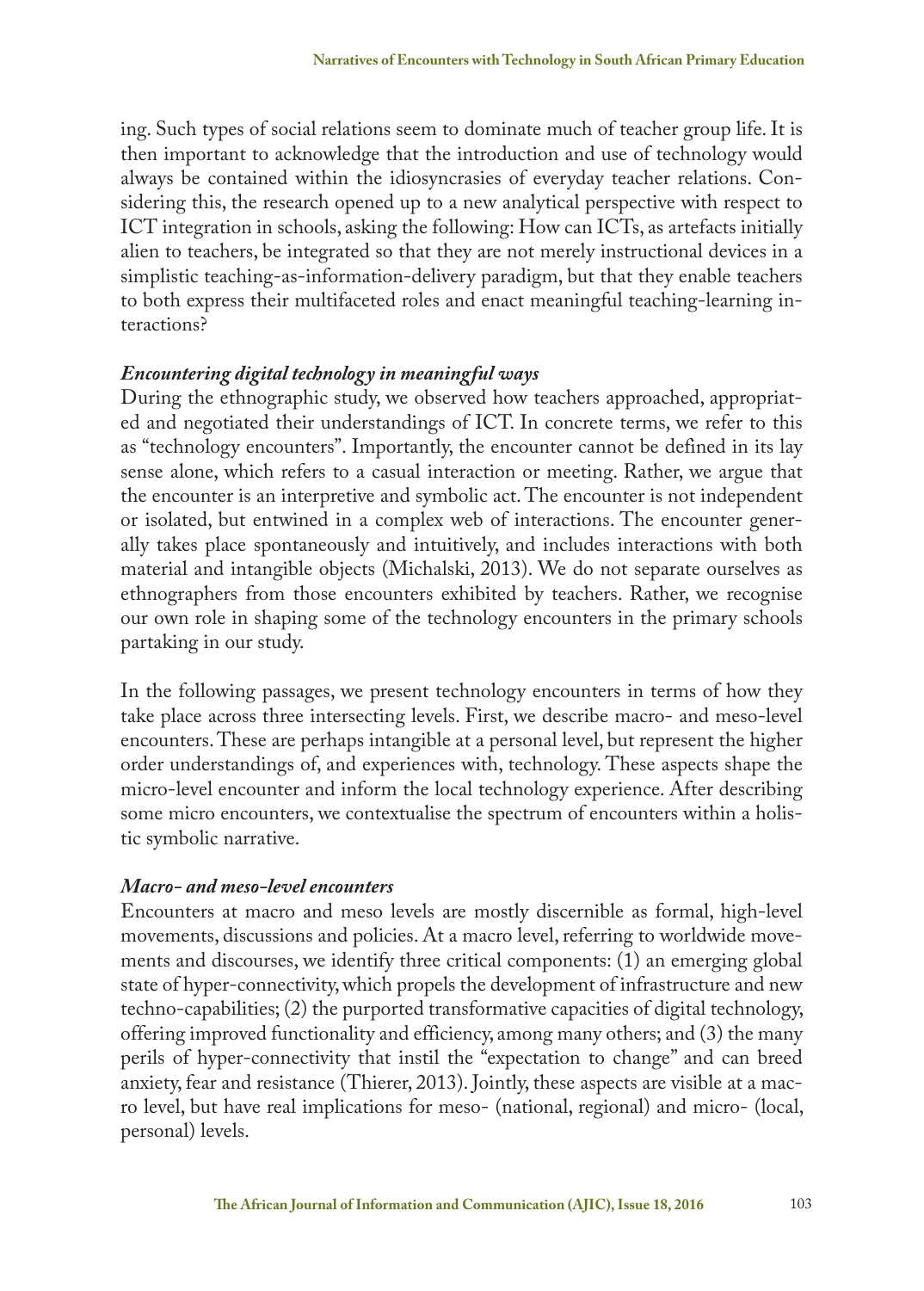Following the ending of apartheid in 1994, the South African government gradually pursued the adoption of technology in its policies of regional and local development. Below, we list some of the influential factors at this meso-level:

- The ongoing challenge of addressing systemic poverty, ill health, violent crime, and unemployment.
- The roots of an oppressive past, which contributed to the unequal distribution of resources in the country (Oyedemi, 2009).
- The strong belief that technology can address many of the region's development challenges, notably poverty (May, Waema, & Bjåstad, 2014).
- The local materialisation of the "digital divide" as a state of technological inequality between the many South African groups and communities. Individual and regional differences are polarised along the lines of social class, geography (urban and rural) and access to opportunity (information "haves" and "havenots") (Pick & Sarkar, 2015).
- Policies to address the digital and development imbalance nationwide: Strategic imperatives include the Ten-Year Innovation Plan (2008-2018), the White Paper on e-Education (2004), and the mandate of the Presidential National Commission on Information Society and Development (PNC on ISAD) (Averweg & Erwin, 2010).
- The implementation of technology-for-development initiatives country- and region-wide ( James, 2004). In the domain of education, these have included technology access programmes, digital content development initiatives and user-driven projects. In the Western Cape, the Khanya Project is one such example.
- At both macro- and meso-levels, there is a clear sense of techno-optimism: Local institutions purposefully leverage digital technology in the belief that it can support development, not least in the educational sphere. At a micro level, however, this plays out in diverse ways.

## *Micro-level encounters*

For me, ICT is how you link with the global world in terms of sharing knowledge, information, and resources with people that are not here with you. For me, it also ties up with skills, sharing skills. It has to do with skills development. It also makes you aware of the changes that are out there by using ICT. And it opens up your eyes and it gives news. It brings the other world here. It makes things easier for me.

The passage above, expressed by a female teacher at a participating school, represents one of the many local understandings of ICT. When asked to reflect on what she meant by technology and the kinds of functions it could offer society and her as an educator, this teacher alluded to the connectedness of ICT, of the possibility it provides to share information, knowledge and resources. Interestingly, the respon-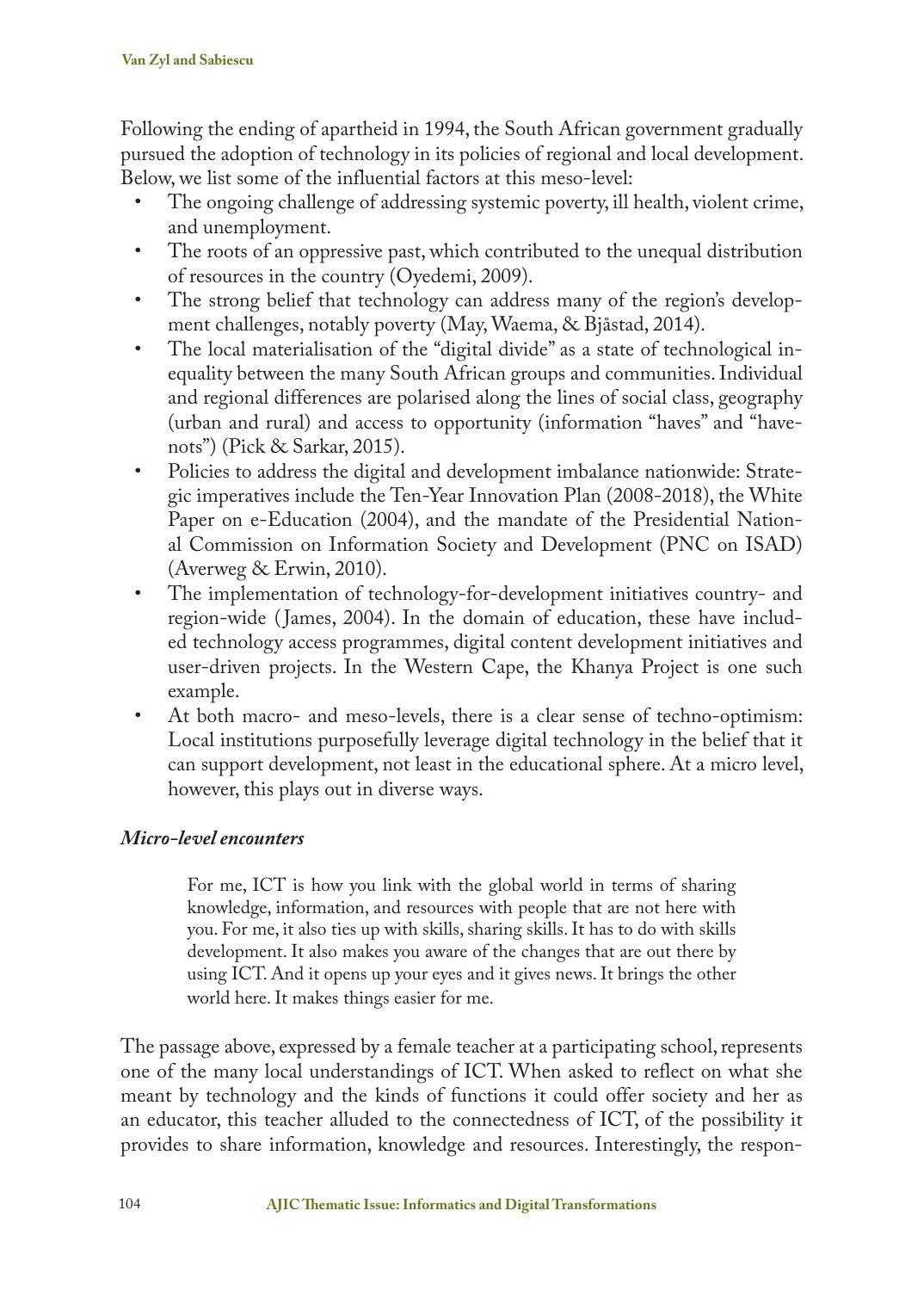dent referenced skills sharing and development as advantages of ICT. Perhaps most significantly, she described the ability of ICT to "bring the other world here". This echoes the opinions of other teachers interviewed:

Especially our learners, who don't really experience outdoor life, outdoor activities, they don't venture out there, they don't see things. Some of them have never been close to Table Mountain, although they see it from our school. They need to be shown these things. You don't want to accuse them of ignorance, but their lack of experience, it's alarming. They don't experience your lifestyle. Showing them opens their eyes up to what is around them.

Their experiences revolve around what happens in the townships, because that is where they live. You try to broaden their horizons, to show them. For them, this is the best thing and that is why they enjoy these computers. They don't usually have access to it. And showing them clips about what Cape Town looks like. You think, wow, here you are driving around Cape Town every day, and they've got to see it. So that's part of the value, the exposure.

Such expressions are only specific examples of some of the social representations of ICT in under-resourced school settings. These teachers assume a characteristic "universal" view, suggestive of what Brown and Hart (2012) term a globalisation discourse. Teachers also say that ICT makes their lives easier, what Brown and Hart term a productivity discourse:

It helps us a lot, the ICT. Before I didn't know about email and now I know a lot. And as a result, now I am going to Langa. So now I'm using the computer. It is very, very useful.

It makes our life easy. It is easy to get. We don't struggle like before. Like setting papers, using that old typewriter. Now it is just "click, click" and everything we got. It is very, very easy.

It is easy now to get a lot of information, especially when there is the Internet here. So, most of the time we just go there and we will get the information. At least everything is easier to find. If it is easier to get, of course we have access to it.

These are some of many instances of globalisation and productivity themes to have emerged from our discussions with teachers. The general sentiment is that technology makes life easier, makes information accessible, and increases productivity at work. The functional value of technology is also closely linked to its educational benefits:

To me computers are like a supporting material. I like to use computers,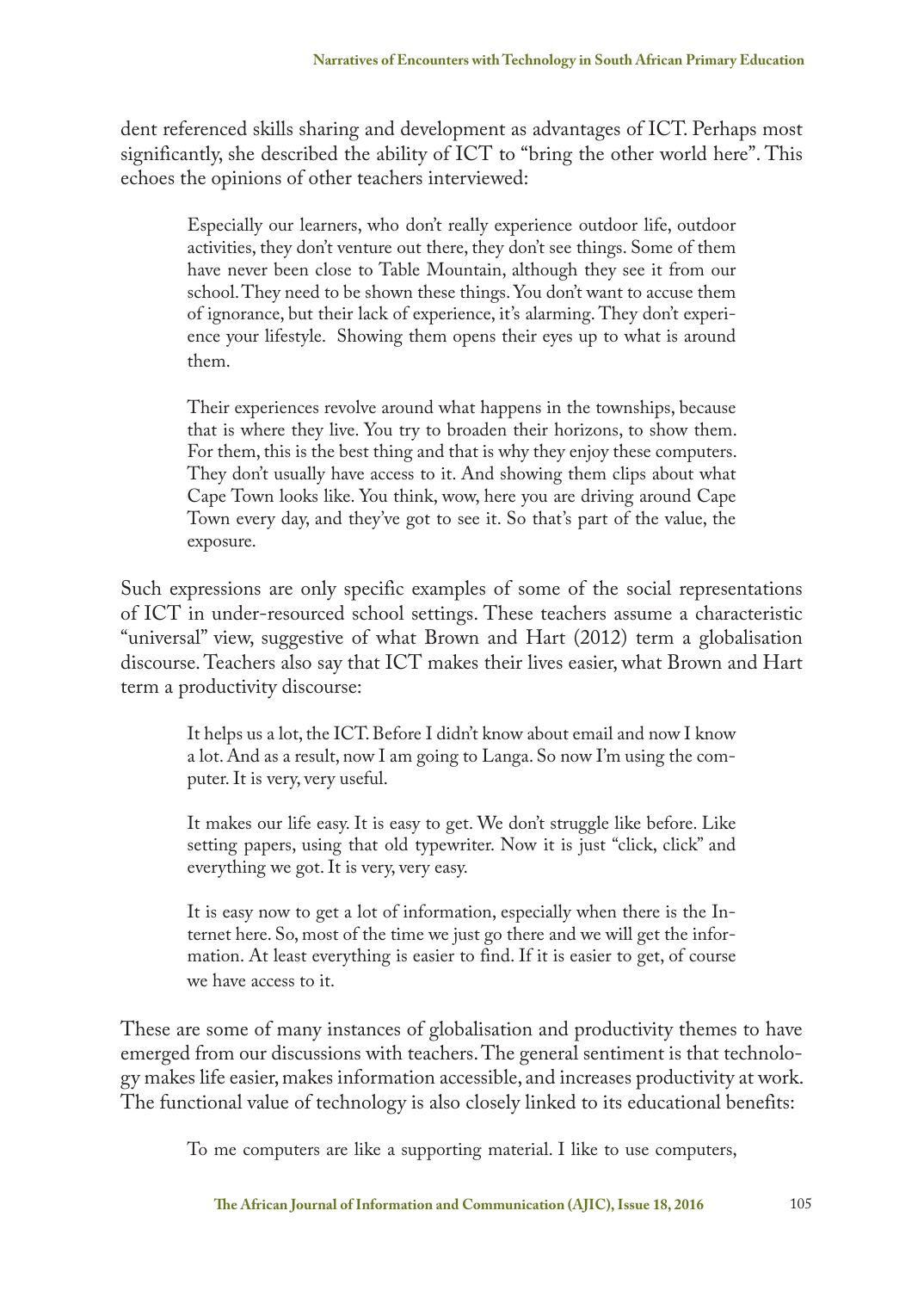because the learners find it much more interesting to learn with computers.

Teachers are aware of the educational benefits of ICTs. For some, ICTs offer interactive engagement with the unknown or external world. Learners can be exposed to previously unfamiliar lifestyles, activities, and events. Their horizons are broadened as the access to information is increased. For teachers, ICTs are particularly useful as "supporting material" in the classroom. Learners are engaged, excitedly, in the educational process. These types of responses indicate the sense of optimism found among most teachers interviewed.

Because we've got learners who, when they come to the computer room, they are so excited they can't wait. I think this has a lot of impact, because when I take my kids they are so excited... because there's a lot of information that they are getting from the computers.

Yet the implications of digital technology in these schools extend beyond its clear functional and educational value. Some teachers alluded to the "transformative capacities" of technology:

It sharpens their minds and [they] become critical thinkers, because they are viewing the information. ICT enlightens.

So the teacher feels that they [are] imparting far more than just the basic lessons. So the technology opens up so many more avenues, so many more horizons for them. They can see so many more things, do so many more things. So it is a very empowering tool.

The transformative benefits of technology are evident in its ability to "expose", to "enlighten" and to "empower". Beyond its immediate functional and educational properties, then, ICTs reveal other affordances. Despite this, several conflicting opinions surfaced as well, somewhat negating the techno-enthusiasm of the majority. Not all teachers were confident in using digital technology for educational (or other) purposes:

I do not know how to use the Internet, which tends to limit me.

Well from my experience of using the computers, sometimes you get stuck and you don't know what to do and this is really frustrating.

But they've got a negative attitude. They said, "you want to take part of our time now for this training, but we don't want that nonsense. We can teach without computers. We can manage."

These excerpts reveal many challenges and frustrations related to ICT use. Because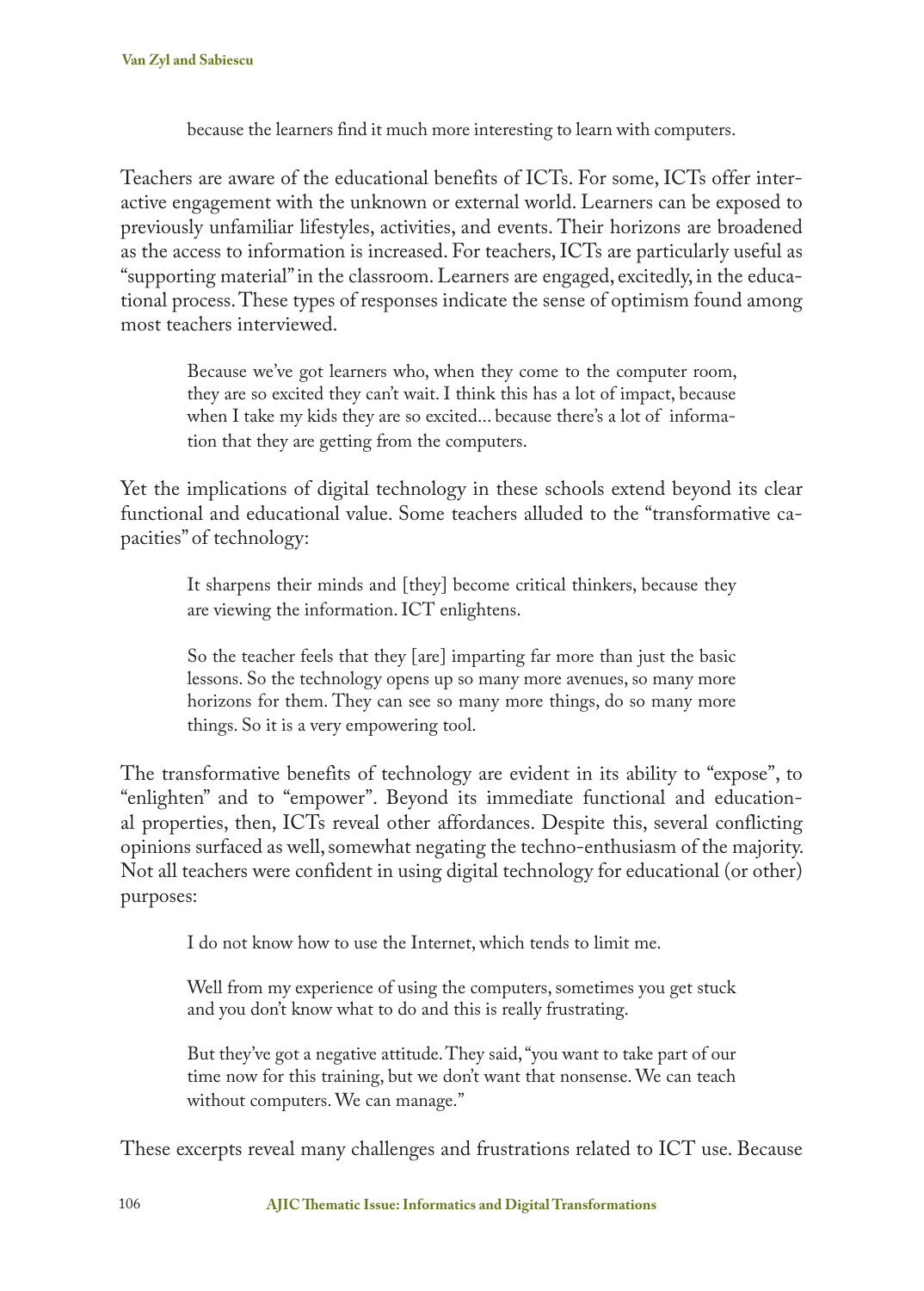of the nature of the participating schools, the teachers have limited access to digital technology. This is worsened by technical illiteracy, time constraints and negative attitudes. In this regard, participants alluded to a divide between "natives and immigrants" within the primary school. This refers to the commonly accepted trope within ICT-for-education: Young people (natives) have grown up with computers and the Internet, and are naturally proficient with new digital technologies and spaces (Rapetti & Cantoni, 2012). Conversely, older people (immigrants) will always be a step behind in their dealings with the digital (Bayne & Ross, 2007). This belief affects teachers' professional experience with technology:

We got [have] the problem because us as teachers, we are not coming from this generation, so we are not equipped enough for this. Because we only started to be computer literate only now while we [are] already teachers.

Yes because, like I said, I had never had any experience with computers, I could only switch it on and off. But we are old with [for] this!

These experiences indicate a sense of computer anxiety. Some teachers are not proficient in using digital technology and do not have confidence in their own abilities. Generally, these teachers have had minimal exposure to digital technologies. Some refer to a generational gap: teachers versus students, natives versus immigrants, digital versus analogue. This belief may itself reinforce any perceived disconnect between groups, because teachers may fear the changes that are expected of them (Bayne & Ross, 2007).

### *Encountering technology symbolically*

In a seminal work, Prasad (1993) discusses the symbolic processes involved in the computerisation of work in an organisation. Citing Turkle (1984), she examines the "computer" as an extraordinarily meaningful technology, holding different meanings for different people. Prasad (1993) describes the "magical symbolism" of the computer in the workplace, and identifies those "ritualistic assurances" inherent in an automated organisation. Again, citing Turkle (1984), she lambasts studies that exclusively focus on the "instrumental computer", while ignoring what she calls the "subjective computer". While the former holds only practical significance, the latter is a symbolic object, conveying multiple personal meanings.

More than two decades on, the notion of the subjective computer is very much relevant in the study of ICT in educational settings. As we gathered from the field study, the subjective computer can take the form of "multiple symbolisms", encounters, or experiences, and is located within the realm of human meaning and related meaningful action (Prasad, 1993). In this regard, every organisational situation is likely to be filled with multiple and contested interpretations and meanings. Therefore, in the primary school environment, one should expect a diversity of perspectives and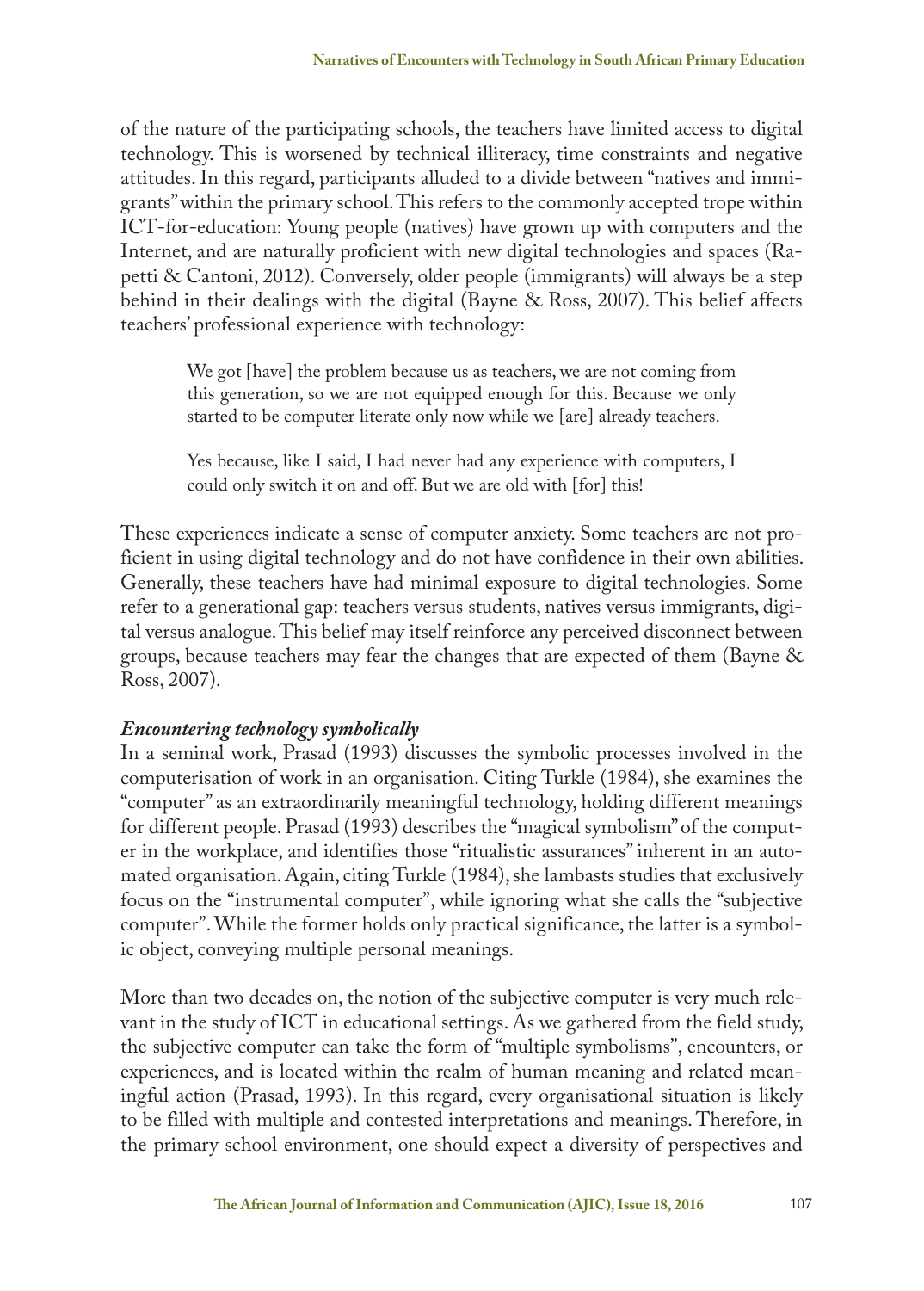meanings that do not necessarily accord with any universal imperative.

Our emphasis remains on micro meanings, those held in multiple everyday contexts, such as particular areas, functions and enclaves within an organisation (Prasad, 1993). Within these domains, individuals symbolically interact with material and intangible objects. The outcome of this interaction is a series of multiple symbolisms, or representations. Such symbolisms vary within and between different organisational levels, individuals, and communities. They should not be reduced to stand-alone or isolated encounters; rather, they are embedded in a complex assemblage of symbolisms, an ecology of meaning.

Our observations at the various primary schools revealed contradictory technology encounters at the micro level. Teachers were generally positive as to the functional role that technology can play in teaching and learning. In general, we observed an overwhelming sense of technology enthusiasm at all the participating schools. In some cases, this enthusiasm took the form of "gizmo idolatry" (Leff & Finucane, 2008), the conviction that a technological approach is intrinsically better than one that is less technological. In contrast, the teachers had also had many frustrating and negative experiences with technology. They were fearful of the expectation to change their behaviour, to learn new approaches, or to embrace technology. In many cases, this was due to self-induced fear and not actual negative encounters. Teachers could perceive technology to be monstrous, generationally confined, or challenging to understand. For instance:

I can be very honest with you, when I started, came back into teaching, I was very afraid of the computer. It was like a monster to me, you know. I was afraid even to touch my children's computer, because I didn't know the computer.

### **6. Analytical discussion: A complex assemblage of meaning**

The analysis of these contradictions reveals an inherent tension between the functional and socio-symbolic roles of technology, fuelled by direct and indirect technology encounters. While they are expressed at the micro-level, influences from the macro- and meso- levels have an important bearing. A powerful stimulus towards technology adoption appears to have been provided by South African national discourses emphasising the importance of adopting ICT. These discourses give prominence to the functional attributes of ICTs. At the same time, through the depictions of the many advantages associated with their educational integration, ICTs quickly acquire a dimension associated with progress, change and modernity. This dimension informs the socio-symbolic role of ICT in teachers' realms.

At the outset of the study, several utilitarian themes, including *pragmatism* and *necessity*, were observed as the foremost technology experiences: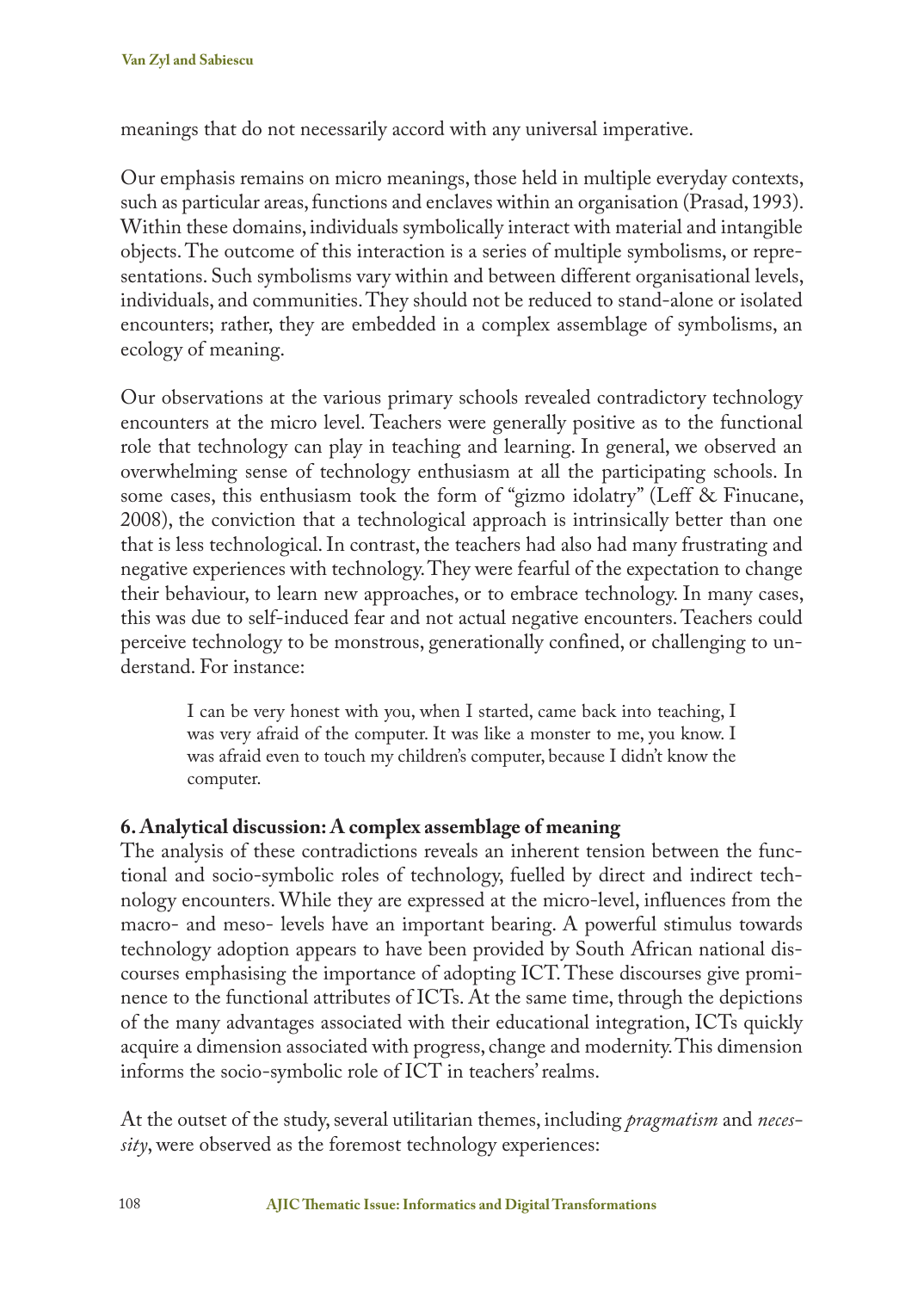*Pragmatism* emerged as a dominant encounter in our exploration. ICT is symbolised as being practical and functional. It is generally useful and necessary for administrative purposes and classroom management. In some cases, this extends to teaching and learning; it becomes valuable as an educational technology.

*Necessity* emerged as another dominant symbolic encounter in our study. Digital technologies are critical to the progress of the school and to the advancement of the teaching profession. This is promulgated at a national level, in which the need for ICT gains momentum in policy, regional programmes and public discourse. In this vein, the embrace of digital technologies is embedded within an educational directive; it is pertinent in developing the capacities of the teacher. This symbol is also tied to the "expectation to change". As with other symbols, organisational necessity is often implicit or inherent, that is, technology becomes unquestionably necessary.

In additionl to these pragmatic approaches, two additonal, contradictory themes emerged, broadly characterised by elements of either *pessimism* or *optimism*:

*Pessimist narratives* convey mistrust and cynicism towards technology integration. Many educators doubt the transformative benefits of ICT, or are sceptical of its purported value to the classroom environment. Although this a common perception, it is often overshadowed by enthusiasm or pragmatism. One reason for this is the fear of being ostracised, of being labelled as backward or incompetent (Sabiescu et al., 2013; Van Zyl, 2013). Negative or sceptical attitudes are associated with other strong themes, namely *frustration* and *fear*.

- *• Frustration* represents actual negative encounters with technology. Frustrations are tied to a series of negatives, including lack of bandwidth or electricity, mismanaged timetables, lack of know-how, overpopulated classrooms, time pressures, and the like. Such encounters are frequent, but are often suppressed by dominant positive interactions.
- *• Fear* can result from frustrating or negative encounters, but can also precede an actual encounter, manifested as a sense of distance and associated with a lack of capacity to handle what are perceived as complex technical systems. Fear also manifests through strong beliefs of generational differences. Older respondents tended to resort to such perceptions and were seemingly afraid of technological interaction. This affected their confidence and overall willingness to engage with ICT, to the point of complete avoidance.

*Optimism*, conversely, relates to the potential transformative capacities of ICT and to its "promises" of change. Optimism is associated with some nuanced symbolic narratives, ranging from a view of technology as entertaining and engaging, to a pronounced *romantic vision* of technology, to a belief in its *capacity to enlighten* and transform. At an initial level, the engagement with digital technology is recurrently associated with expression of enjoyment, fun, excitement and interest. We found this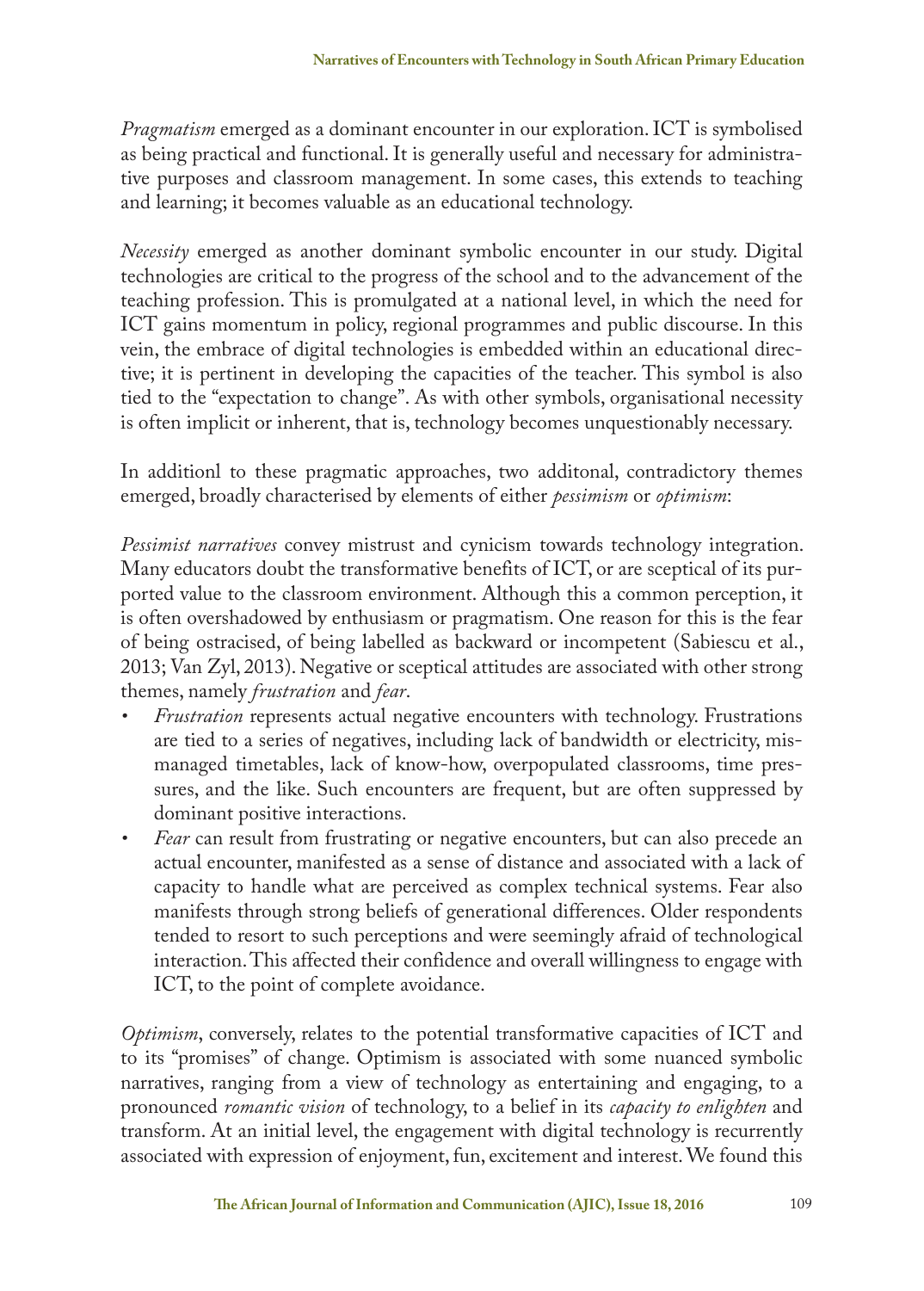related especially to the learner community, who tended to be uncontrollably eager to visit computer laboratories each week. Many teachers were equally enthusiastic, particularly in terms of the interactive features offered by technology in the classroom.

- *• Enlightenment narratives* allude to a state of technology utopia, in which ICTs instil a sense of transformation and uplifted human capacities. Here, teachers perceive ICTs as inherently good or desired and stress their transformative capacities in education and professional practice.
- With a more pronounced imaginative dimension, the theme of *romanticism* represents instances where respondents romanticise the use of technologies. It also pertains to cases in which teachers idolise technology, for example, as seen in the overt security measures for computer labs. This symbol also alludes to instances in which digital technologies are attributed with human and animal characteristics (anthropomorphism). In such cases, digital objects are thought of as lifelike, with attributes that remind of humans or creatures, for example the "monster" earlier described.

The idea of anthropomorphism underpinning some of these symbolic narratives is of particular interest, given its allusion to human qualities. This links closely to the socialisation and cerebrality of technology, in which computers are associated with the human presence, modelled on the principles of behaviour and intelligence (Case, 2007; Haraway, 1991; Prasad, 1993). This notion of "human-like" technology was not fully explored during the fieldwork. Rather, we observed it as a casual occurrence in the context of everyday use, especially during formal training sessions at each of the schools. We generally perceived anthropomorphist symbols, such as loyalty, unreliability, interactivity or sociability, temperamentality and indifference (unresponsiveness, "death"). In these instances, the computer system and associated technologies seemed to acquire human characteristics (Prasad, 1993). In some cases, teachers appeared to be demonstrative toward computer machines and laboratories. This resulted in the exaggerated safekeeping of labs, rendering them inaccessible for long periods. Such sentiments are broadly associated with technology idolatry, as earlier discussed (Nickel, 2010).

These symbolisms, among many others, converge within an assemblage of meaning. Specifically, we term this as a "symbolic narrative", one that contains the multiple, interpreted realities that arise in the engagement with technology. This narrative offers a broadened and complex view of those micro-encounters presented earlier. Ultimately, we found that the symbolic narrative that characterises the technology-in-education experience is, paradoxically, both perceptible and elusive. Many of the foremost symbols we identified emerged ambiguously or obscurely. Teachers, for instance, desired to use technology, but also insulated themselves against it. In public (e.g., interviews), they were passionate and optimistic about educational technologies. In practice, they were often passive and indifferent to acquiring digital literacy skills (Bladergroen et al., 2012; Chigona et al., 2011). Many of the teachers, more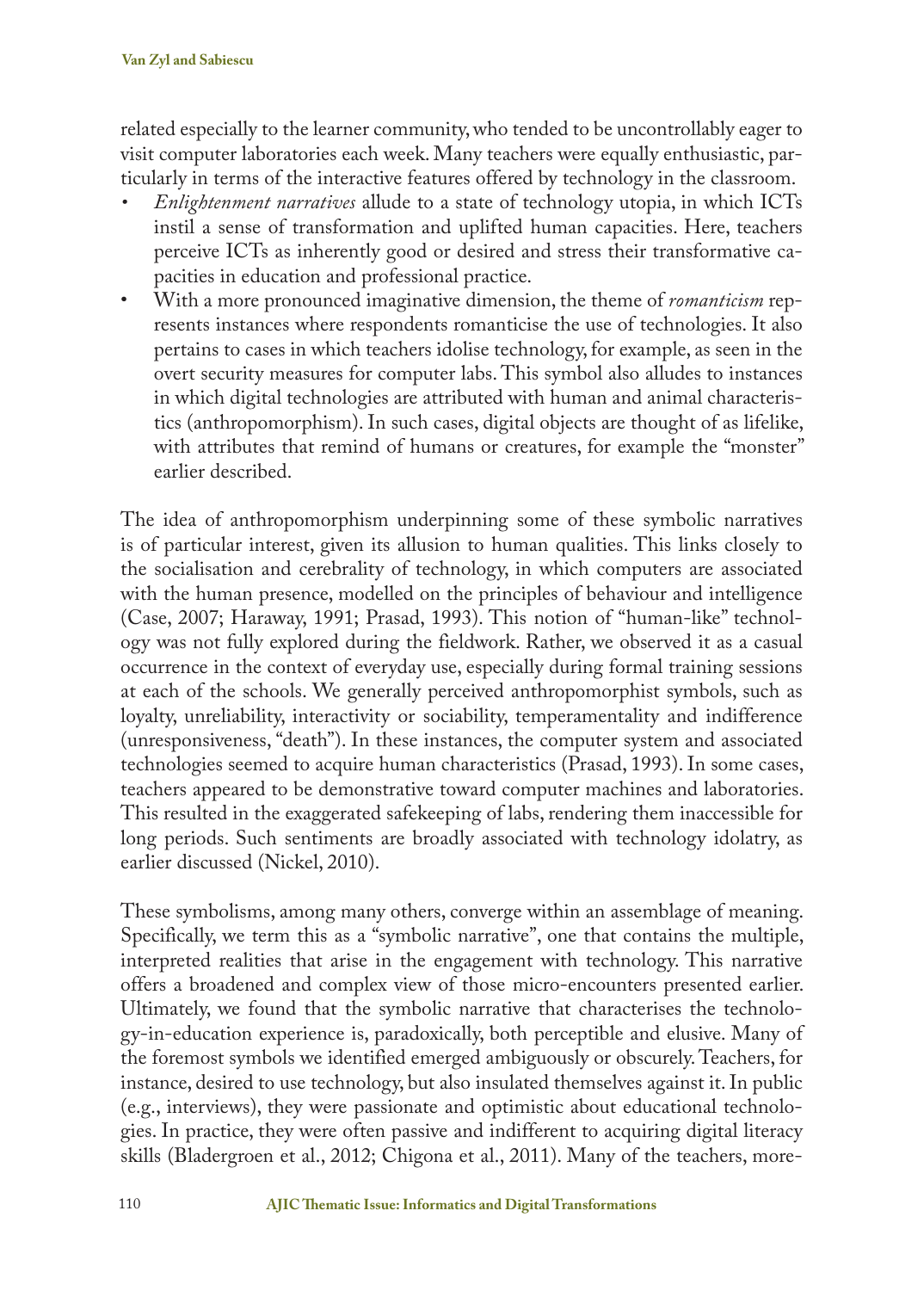over, had not encountered ICTs as a real educational tool; hence there existed no benchmark by which to gauge successful adoption.

The diversity of themes described above could be interpreted in different ways at various interactional levels. Considering this case, ICTs may simultaneously represent elements of chaos or turmoil and, at the same time, elements of professionalism and educational enlightenment. The images and meanings of these objects are not homogeneous and need to be understood in terms of their contextual manifestations (Prasad, 1993). It would not be accurate to claim that, for all respondents, digital technology symbolises pragmatism or organisational efficiency. Consideration also needs to be given to personal or individual meaning. A complex assemblage of meaning transpires through a collective or individual sense-making.

#### **7. Concluding thoughts**

In this article, we have discussed how teachers in South African primary schools encounter digital technology in a meaningful and symbolic manner. The encounter is an interpretive social capacity that forms the basis of interaction. It is impractical to seek to canvass all of the many differing encounters that take place in such a complex environment. Rather, it is the systematic recognition of individual and collective sense-making that remains of concern. The very nature of meaning creation, then, should form the basis of future investigations regarding the use of technology in education.

Furthermore, we discussed how encounters are located and enacted across macro-, meso- and micro-levels. At the macro-level, the globalisation of digital technology has strongly affected the teaching profession. This resonates both nationally and regionally in South Africa. Leading actors in government, industry and civil society have pursued technological progress by means of ICT access and integration programmes in teaching and learning. This has permeated the micro-level, at which primary schools are introduced to local ICT-for-education initiatives such as the Khanya project.

At this more nuanced micro-level, we observe the institutionalisation of the "technology imperative": the use of technology out of the (deterministic) belief that it is good or beneficial. Examined more closely, we notice this imperative to be enacted as a symbolic reality. This represents an alluring state of new technology, in which it is viewed as an instrumental symbol of modernity. Our exploration deepens to discover related symbolisms: meaningful encounters espoused by teachers, to which they ascribe value. Some of the multiple symbolisms of ICTs include pragmatism, organisational necessity, cynicism, digital immigration, fear, romanticism, utopianism and enlightenment. These are just some of the descriptors that we can assign to technology encounters.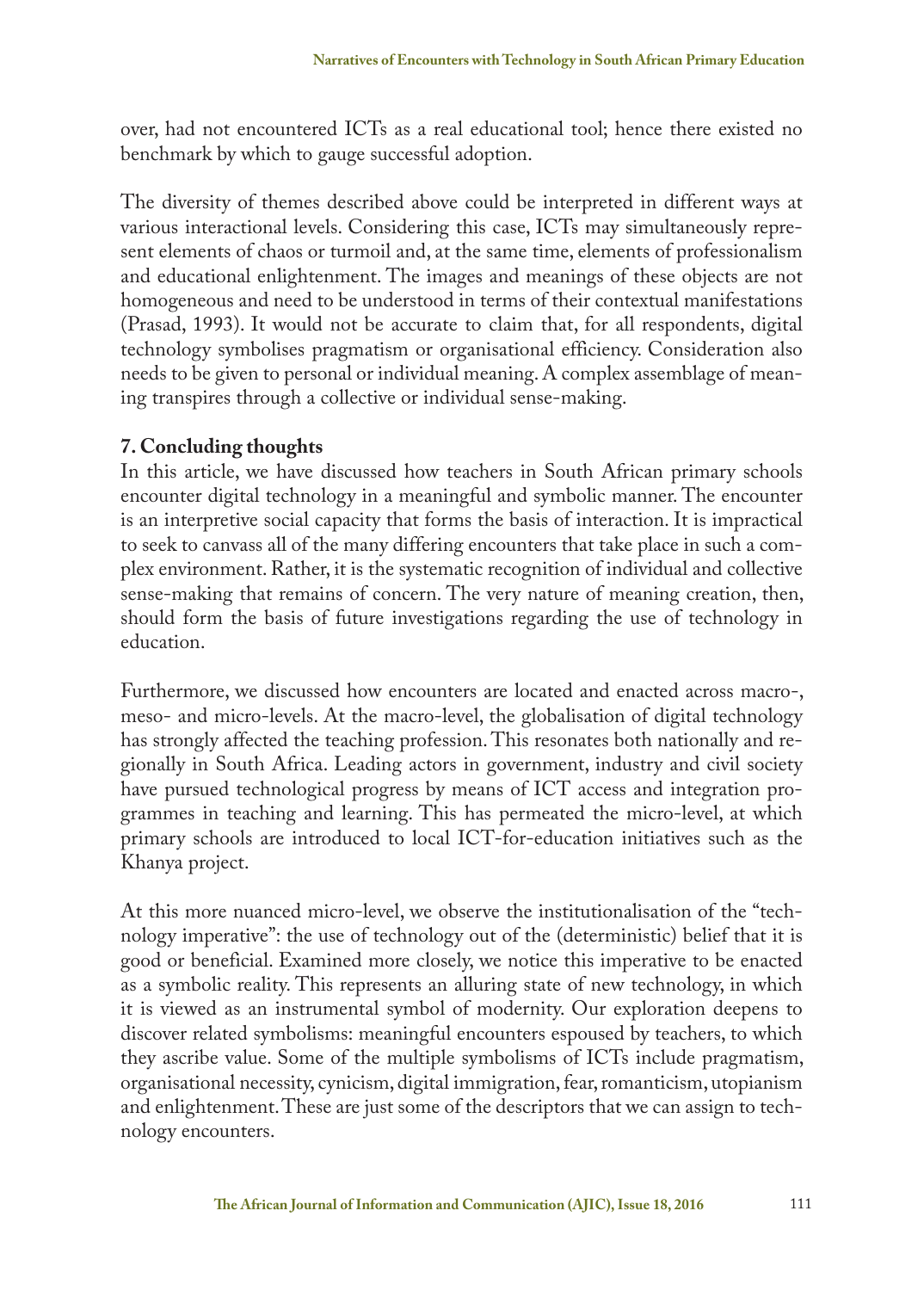Notably, macro-meso contextual issues, and specifically organisational and work-related dynamics, may affect teachers' attitudes towards technology. It is therefore likely that encounters and meanings that arise in environments where the use of technology is voluntary may be different. The symbolisms thus far described may therefore not be typical of disadvantaged primary schools or of teachers in general. In this vein, symbolic encounters are highly situational and may vary across institutional, personal and cultural modalities.

Overall, the multiple experiences of individual teachers converge within a fluid symbolic narrative. This narrative is a collection (assemblage) of meaning, history, culture, and technology. This aspect should be recognised and deepened in future studies of technology in education. Specifically, researchers should ask how encounters come to be, how meaning is assembled, and how the notion of a symbolic narrative can help us understand the integration of technology in teaching and learning.

### **References**

- Averweg, U. R., & Erwin, G. J. (2010). Context for ICT's role in South African development. In E. E. Adomi (Ed.), *Frameworks for ICT policy: Government, social and legal issues* (pp. 89-97). Hershey, PA: IGI Global.
- Bayne, S., & Ross, J. (2007). The 'digital native' and 'digital immigrant': A dangerous opposition. Paper presented to the Annual Conference of the Society for Research into Higher Education (SRHE), Brighton, UK, 11-13 December.
- Bernard, H. R. (1998). *Handbook of methods in cultural anthropology*. Walnut Creek, CA: Altamira Press.
- Bijker, W. E., Hughes T. P., & Pinch, T. (Eds.) (2012). *The social construction of technological systems: New directions in the sociology and history of technology*. Cambridge, MA: MIT Press.
- Bladergroen, M., Chigona, W., Bytheway, A., Cox, S., Dumas, C., & Van Zyl, I. (2012). Educator discourses on ICT in education: A critical analysis. *International Journal of Education and Development using Information and Communication Technology*, *8*(2), 107-119. Retrieved from http://files.eric.ed.gov/fulltext/EJ1084168.pdf
- Bladergroen, M., Bytheway, A., Cantoni, L., Chigona, W., Pucciarelli, M., & Sabiescu, A. (2014). "I can't fall behind!" Aspirations, technology and becoming a teacher in South Africa. *South African Computer Journal, 54*, 1-9. http://dx.doi.org/10.18489/ sacj.v54i0.235
- Brown, C., & Hart, M. (2012). Exploring higher education students' technological identities using critical discourse analysis. *Information Systems Research and Exploring Social Artefacts: Approaches and Methodologies*, *181*. doi: 10.4018/978-1-4666-2491-7. ch010
- Callon, M. (2012). Society in the making: The study of technology as a tool for sociological analysis. In W. E. Bijker, T. P. Hughes, & T. Pinch (Eds.), *The social construction of technological systems: New directions in the sociology and history of technology* (pp. 77- 98). Cambridge, MA: MIT Press.
- Cantrell, S., & Visser, L. (2011). Factors influencing the integration of technology to facilitate transfer of learning processes in South African, Western Cape Province schools.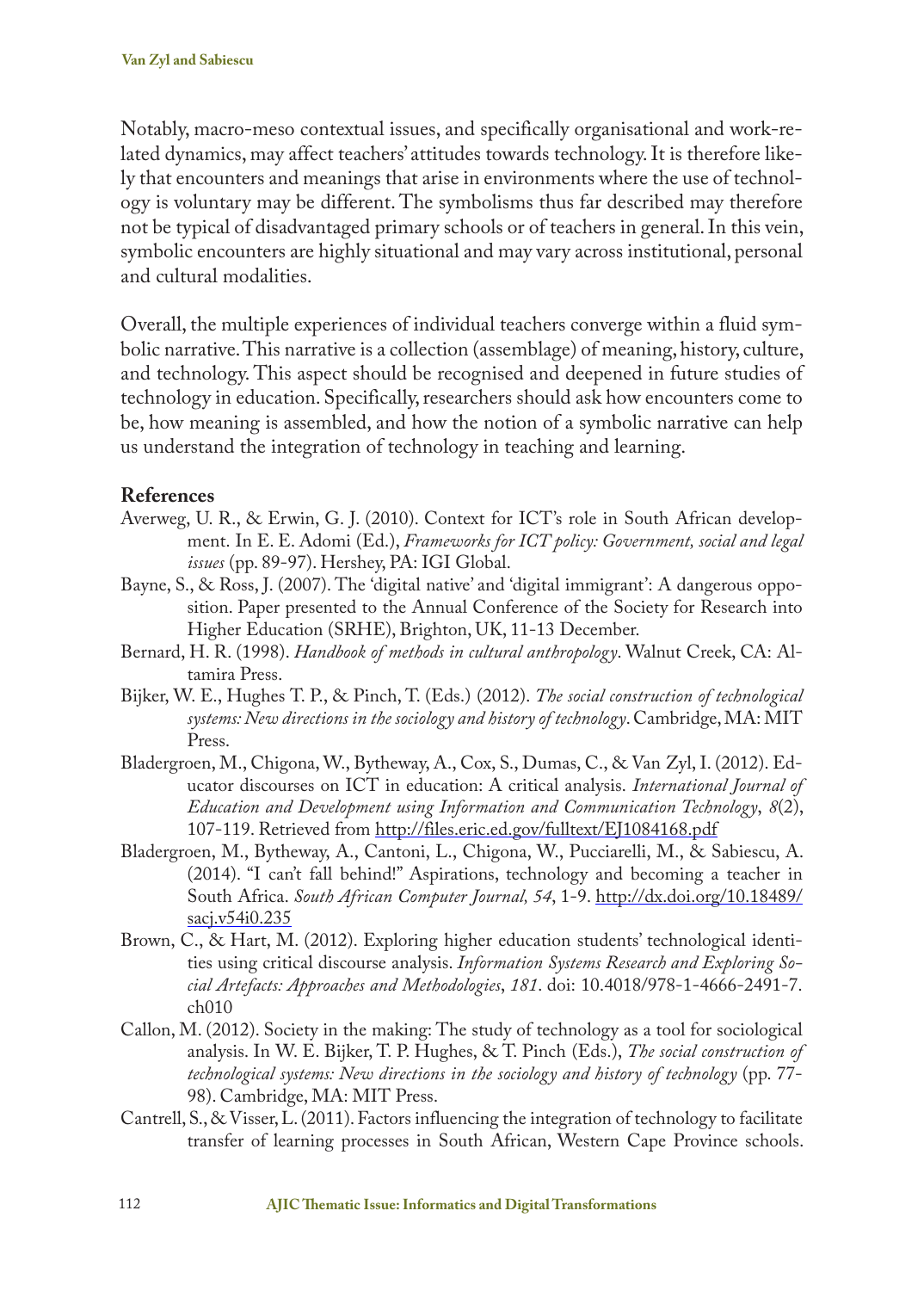*Quarterly Review of Distance Education*, *12*(4), 275-285.

- Case, A. (2007). *The cell phone and its technosocial sites of engagement*. Master's thesis, Lewis & Clark College, Portland, OR.
- Castells, M. (2015). *Networks of outrage and hope: Social movements in the Internet age (*2nd ed.). Cambridge, UK: Polity Press.
- Chigona, W., Bladergroen, M., Cox, S., Dumas, C., & Van Zyl, I. (2011). Educator discourses on ICT in education. Paper presented to E-Skilling for Equitable Prosperity and Global Competitiveness, East London, South Africa.
- Department of Basic Education (DBE) & Department of Higher Education and Training (DHET), South Africa. (2011). *Integrated strategic planning framework for teacher education and development 2011-2015: Technical report.* Retrieved from http://bit.ly/ Y3uiFy
- Du Toit, J. (2015). *Teacher training and usage of ICT in education. New directions for the UIS global data collection in the post-2015 context.* Background paper for ICT in Education Statistics. UNESCO Institute for Statistics. Retrieved from http://bit.ly/212eRfi
- Engida, T. (2011). *ICT-enhanced teacher development model*. Addis Ababa: UNESCO-ICBA. Retrieved from http://www.iicba.unesco.org/sites/default/files/ICT-enhanced%20 Teacher%20Development.pdf
- Fanni, F., Tardini, S., Rega, I., Cantoni, L., & Van Zyl, I. (2010). Investigating perception changes in teachers attending ICT curricula through self-efficacy. In *Proceedings of the 4th ACM/IEEE International Conference on Information and Communication Technologies and Development*. https://doi.org/10.1145/2369220.2369229
- Gudmundsdottir, G. B. (2010). When does ICT support education in South Africa? The importance of teachers' capabilities and the relevance of language. *Information Technology for Development*, *16*(3), 174-190. http://dx.doi.org/10.1080/02681102.2010. 498409
- Haraway, D. (1991). A cyborg manifesto: Science, technology, and socialist-feminism in the late twentieth century. In *Simians, cyborgs and women: The reinvention of nature* (pp. 149-181). New York: Routledge.
- James, T. (Ed.). (2004). *Networking institutions of learning SchoolNet* (Vol. 3). Ottawa: International Development Research Centre (IDRC).
- Latour, B. (1992). Where are the missing masses? The sociology of a few mundane artifacts. In W. E Bijker & J. Law (Eds.), *Shaping technology/building society: Studies in sociotechnical change* (225-258). Cambridge, MA: MIT Press. Retrieved from http:// www.bruno-latour.fr/node/258. Updated chapter retrieved from http://www.bruno-latour.fr/sites/default/files/50-MISSING-MASSES-GB.pdf
- Leff, B., & Finucane, T. E. (2008). Gizmo idolatry. *Journal of the American Medical Association ( JAMA)*, *299*(15), 1830-1832. doi: 10.1001/jama.299.15.1830
- Lievrouw, L. A., & Livingstone, S. (2006). *Handbook of new media: Social shaping and social consequences of ICTs*. London: Sage. Updated student edition (2010). http://dx.doi. org/10.4135/9781446211304
- May, J., Waema, T. M., & Bjåstad, E. (2014). Introduction: The ICT/poverty nexus in Africa. In E. O. Adera, T. M. Waema & J. May (Eds.), *ICT pathways to poverty reduction: Empirical evidence from East and Southern Africa* (pp. 1-32). Ottawa: International Development Research Centre (IDRC). Retrieved from https://idl-bnc.idrc.ca/ dspace/bitstream/10625/52420/1/IDL-52420.pdf
- Michalski, M. P. (2014). Symbolic meanings and e-learning in the workplace: The case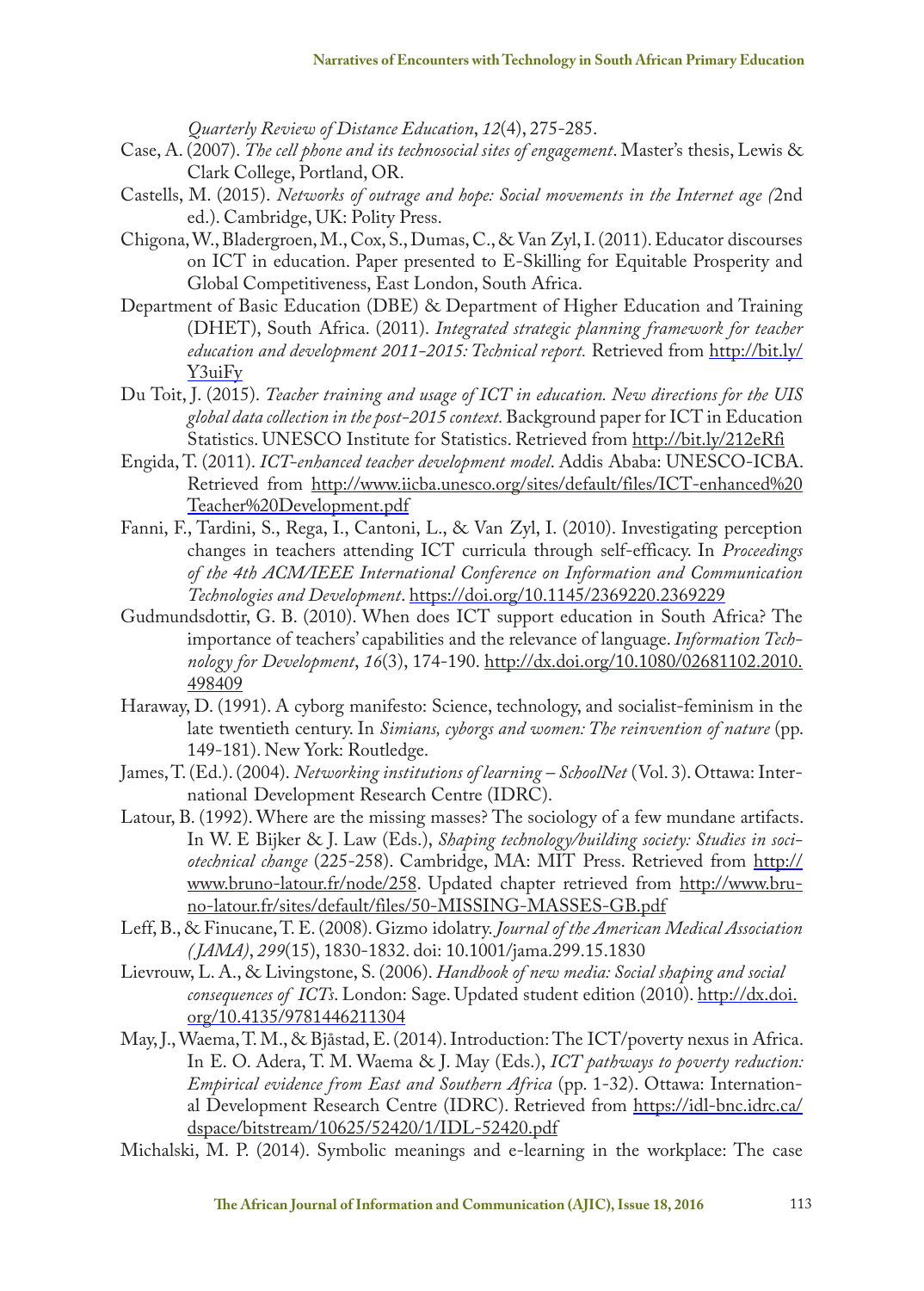of an intranet-based training tool. *Management Learning*, *45*(2), 145-166. doi: 10.1177/1350507612468419

- Nickel, J. C. (2010). Seduced by a robot. *BJU International*, *105*(5), 581-582. doi: 10.1111/j.1464-410X.2010.09219\_1.x.
- Pick, J. B., & Sarkar, A. (2015). Digital divide in Africa. In *The global digital divides* (pp. 275- 310). Berlin & Heidelberg: Springer. Retrieved from https://www.springerprofessional.de/en/digital-divide-in-africa/4406256
- Pinch, T. J., & Bijker, W. E. (2012). *The social construction of facts and artefacts: Or how the sociology of science and the sociology of technology might benefit each other*. In W. E. Bijker, T. P. Hughes, & T. Pinch (Eds.), *The social construction of technological systems: New directions in the sociology and history of technology* (pp. 11-44). Cambridge, MA: MIT Press.
- Prasad, P. (1993). Symbolic processes in the implementation of technological change: A symbolic interactionist study of work computerization. *Academy of Management Journal, 36*(6), 1400-1429. doi: 10.2307/256817
- Rapetti E., & Cantoni L. (2012). Reconsidering "Gen Y" & co: From minding the gap to overcoming it. In M. Paulsen & A. Szucs (Eds.), *Open learning generations: Closing the gap from "Generation Y" to the mature lifelong learners*. 2012 Eden Annual Conference, Porto, 6-9 June. Retrieved from http://www.eurodl.org/materials/special/2013/Rapetti\_Cantoni.htm
- Rogoff, B. (2003). *The cultural nature of human development.* New York: Oxford University Press.
- Sabiescu, A., Van Zyl, I., Pucciarelli, M., Cantoni, L., Bytheway, A., Chigona, W., & Tardini, S. (2013). Changing mindsets: The attitude of pre-service teachers on technology for teaching. In *Proceedings of the 6th International Conference on Information and Communications Technologies and Development (ICTD '13): Notes – Volume 2* (pp. 136- 139)*,* Cape Town, 7-10 December. New York: ACM. doi: 10.1145/2517899.2517927
- Scholte, B. (1972). Toward a reflexive and critical anthropology. In D. H. Hymes (Ed.), *Reinventing anthropology* (pp. 430-457). Ann Arbor, MI: Michigan University Press.
- Suchman, L. (2007). *Human-machine reconfigurations: Plans and situated actions*. 2nd ed. Cambridge, UK: Cambridge University Press.
- Thierer, A.D. (2013). Technopanics, threat inflation, and the danger of an information technology precautionary principle. *Minnesota Journal of Law, Science & Technology*, *14*(1), 12-19. Retrieved from https://papers.ssrn.com/sol3/papers.cfm?abstract\_ id=2012494
- UN Educational, Scientific and Cultural Organisation (UNESCO). (2011). *UNESCO ICT competency framework for teachers.* Paris. Retrieved from http://unesdoc.unesco.org/ images/0021/002134/213475e.pdf
- Vandeyar, T. (2015). Policy intermediaries and the reform of e‐education in South Africa. *British Journal of Educational Technology*, *46*(2), 344-359. Retrieved from http://repository.up.ac.za/bitstream/handle/2263/45369/Vandeyar\_Policy\_2015. pdf?sequence=1&isAllowed=y
- Van Zyl, I. (2013). *Technology encounters and the symbolic narrative: Localising the 'technology for development' experience in South African education settings*. Doctoral dissertation, Università della Svizzera italiana, Switzerland. Retrieved from http://doc.rero.ch/ record/208833/files/2013COM011.pdf
- Weick, K. E. (1990). Technology as equivoque: Sense making in new technologies. In P. S.